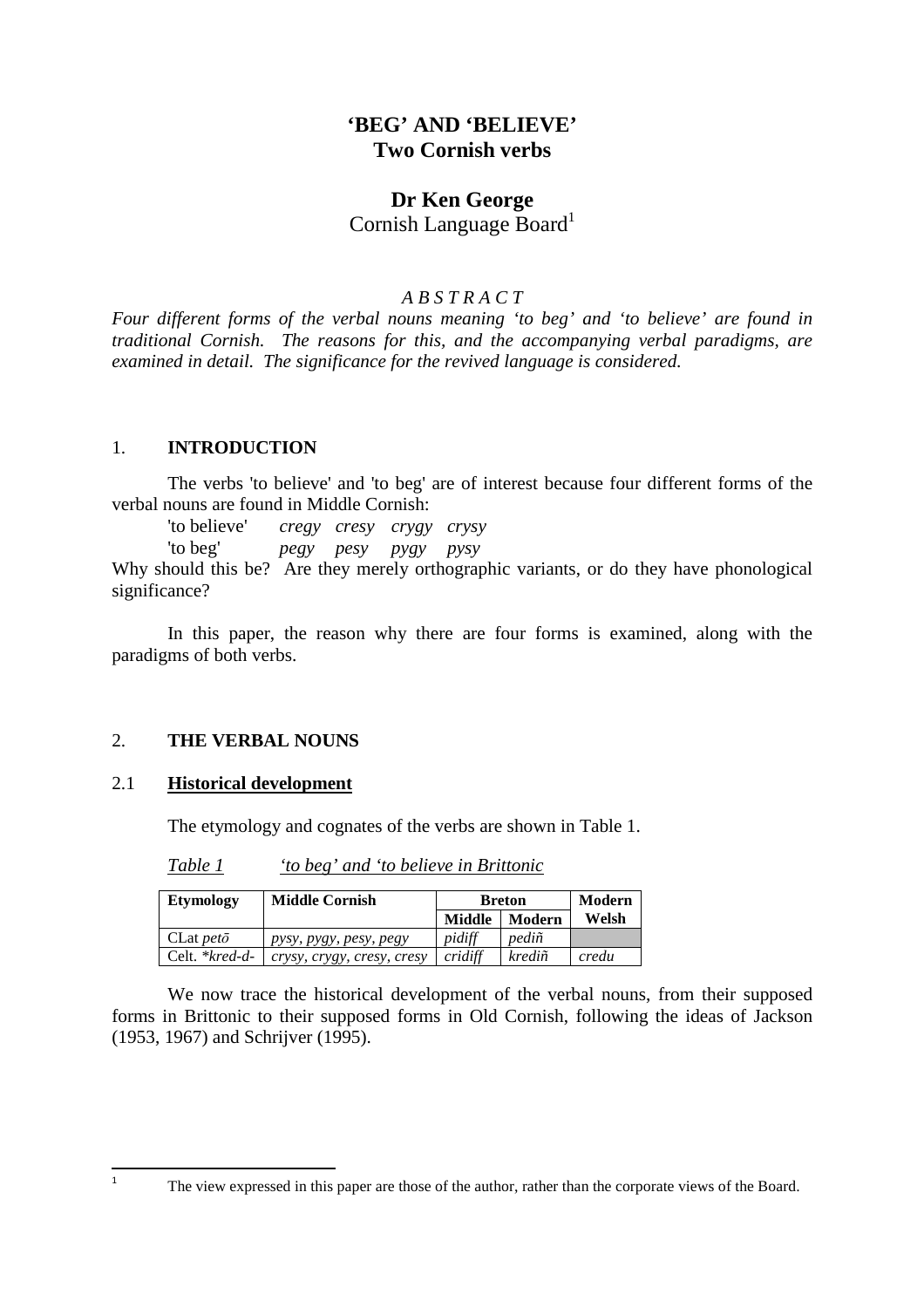| <b>Phase</b>      | Sound-change                 | Date  | 'to beg'   | 'to believe'                  |
|-------------------|------------------------------|-------|------------|-------------------------------|
| <b>British</b>    |                              |       | $*$ pedīmā | *kredīmā                      |
|                   | Lenition                     | c.475 |            | $/m$ $>$ / $\mu$ /            |
|                   |                              |       | $*$ pedīµā | *kredīuā                      |
|                   | Loss of final syllables      | c.525 |            | $\sqrt{-a}$ / > $\sqrt{-V}$ / |
| Primitive Cornish |                              |       | /pediµ/    | /krediu/                      |
|                   | Internal <i>i</i> -affection | c.700 |            | $ \epsilon  >  I $            |
|                   |                              |       | /pidiµ/    | /kridiµ/                      |
|                   | Loss of final consonant      |       | /-µ/>/-/   |                               |
| Old Cornish       |                              |       | /pɪdi/     | /krɪdi/                       |

#### *Table 2 Development of verbal nouns*

No date is given for the loss of the final consonant  $/\mu$ , but if these verbal nouns behaved like *dybri* 'to eat', OldC *diberi* (VC.839) suggests that it was lost early, certainly earlier than in the case of the 1st sg. pres. ind. ending, which appeared as –*af* in Middle Cornish.

 The major phonological innovation which affected these words subsequently was the one which most clearly separates Cornish from Welsh and Breton, viz. the development of /-d-/ to /-z-/ (assibilation) and to /-ʤ/ (palatalization). Williams (1990) proposed a two-step process: affrication to [-dz-], followed by a split, to [-z-] in an eastern dialect, and [-ʤ-] in a western dialect. More detailed work by George (2015) suggested that any dialectal split was more likely to be north-south, with [-z-] predominating in Powder hundred and [-ʤ-] in Pydar. The continuing development then looks like this:

*Table 3 Further development of verbal nouns*

|                |                | <b>Assibilation</b>           |                |                             | <b>Palatalization</b> |  |
|----------------|----------------|-------------------------------|----------------|-----------------------------|-----------------------|--|
| Old Cornish    | /pɪdi/         | /krɪdi/                       |                | /pɪdi/                      | /krıdi/               |  |
| Affrication    |                | $\mathrm{d}t$ > $\mathrm{d}z$ |                | $\rm{d}/\rm{d}$ > $\rm{d}z$ |                       |  |
|                | 'pıdzi/        | /krɪdzi/                      |                | /pɪdzi/                     | /krɪdzi/              |  |
| Assibilation   | $dz/$ > /z/    |                               | Palatalization | $\rm{d}z/\rm{d}x/$          |                       |  |
| Middle Cornish | 'pizi/<br>DVSV | /krizi/<br>crysy              |                | 'nıdzi/<br>nvev             | /krīdzi/<br>crygy     |  |

 The other two observed forms (*pesy / cresy* and *pegy / cregy*) could be explained by a failure of internal *i*-affection, but it is more likely that they represent a further development, part of the well-known lowering of  $\Delta t$  to  $\epsilon$ . This sound-change also occurred in Breton, where it was complete by c.1100 (Jackson 1967). In Cornish, the change in stressed monosyllables was by lexical diffusion (George 2018), and it is likely that the same applied to the mid-length vowels in the verbal nouns.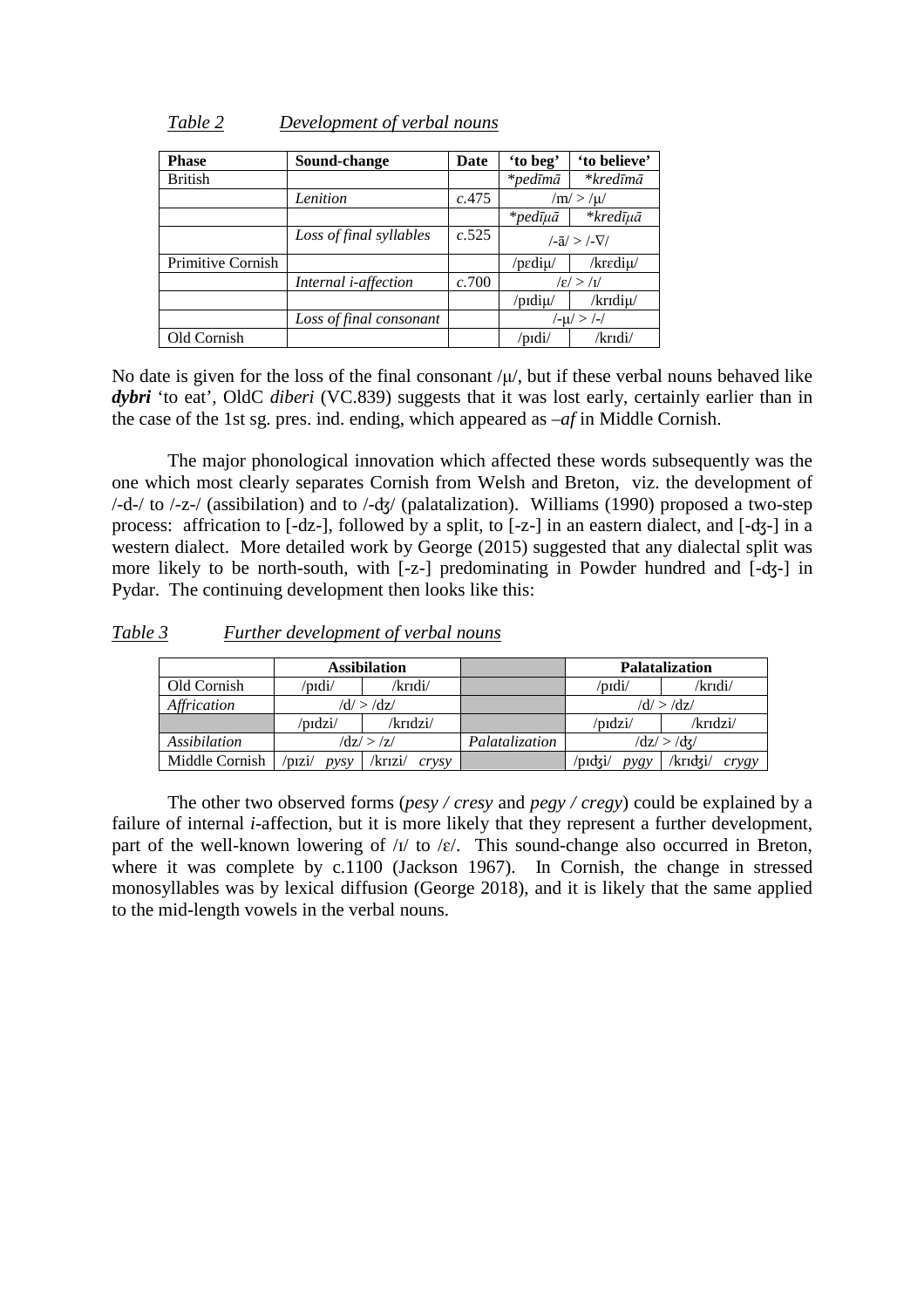## 2.2 **The verbal nouns in Middle Cornish**

We now examine the spelling of the verbal noun in the texts (Table 4) in Middle Cornish.

|            | <b>Name</b>             | <b>Author</b> | Date of     | Date of | <b>Material</b>        |
|------------|-------------------------|---------------|-------------|---------|------------------------|
|            |                         |               | composition | text    |                        |
| PC         | Passio Christi          | unknown       | c.1400      | c.1400  |                        |
| RD         | Resurrexio Domini       | unknown       | c.1400      | c.1400  | copy of religious play |
| <b>OM</b>  | Origo Mundi             | unknown       | c.1400      | c.1425  |                        |
| PA         | Pascon agan Arluth      | unknown       | c.1375      | c.1475  | copy of religious poem |
| BMa        | <b>Beunans Meriasek</b> | Rad Ton       | 1504?       | 1504    | saint's life           |
| <b>BMb</b> |                         | unknown       | 1504?       | c. 1540 | copy of first 10 pages |
| BK.        | Bewnans Ke              | unknown       | c. 1535     | c. 1565 | copy of saint's life   |
| <b>TH</b>  | <b>Tregear Homilies</b> | J. Tregear    | c. 1558     | c. 1558 | translation            |
| <b>SA</b>  | Sacrament of the Altar  | T. Stephyn    | c. 1576     | c. 1576 | translation            |
| <b>CW</b>  | Creacon of the World    | W. Jordan     | c. $1555^2$ | 1611    | religious play         |

#### *Table 4 Texts in Middle Cornish*

Table 5 gives the number of occurrences of each form of the verbal noun in the texts in Middle Cornish. The curly brackets indicate spelling-types: e.g. {pysy} includes *pysy*, *pysi*, and also mutated forms such as *bysy* and *fysy*. I follow Bruch and Bock (2012) in supposing that where the texts are copied, the copyists re-spelled their exemplar so as to reflect their own speech; this is represented by the forms which are most frequent (highlighted in green in the table). The forms in curly brackets in row 2 of the table indicate spelling-types, based on the Middle Cornish spellings.

 In blocks Lh (Lhuyd's works) and VLC (Vernacular Late Cornish), obvious copies from Middle Cornish have been excluded. Because these Late texts use a different orthography, it is not always clear to which of the four spelling-types a given attestation belongs.

Except for the 7% which is rewritten from *Origo Mundi.*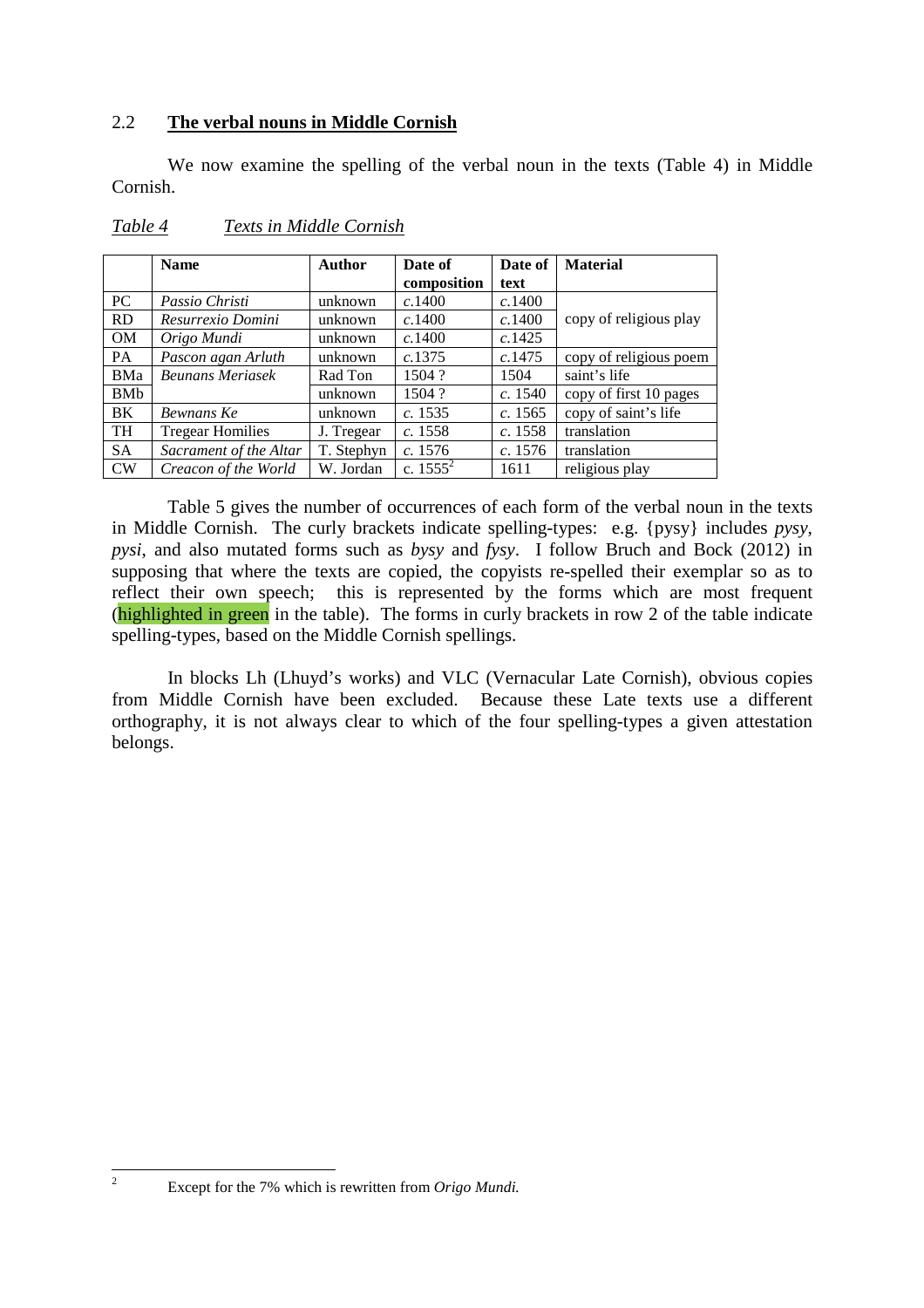|             |            | $/$ -IZ $i/$ |            | $/$ - $\frac{1}{3}i$ |            | $/$ - $ezi/$     |                   | $/$ - $\epsilon$ dzi/ |
|-------------|------------|--------------|------------|----------------------|------------|------------------|-------------------|-----------------------|
|             | $\{pysy\}$ | {crysy}      | $\{pysy\}$ | $\{crygy\}$          | $\{pesy\}$ | $\{cregy\}$      | $\{pegy\}$        | {cregy}               |
| PC          | pysy 1     | crysy 1      | pysy 4     | crygy 4              |            |                  |                   |                       |
|             |            |              | pigy 2     |                      |            |                  |                   |                       |
| RD          |            | grysy 2      | pysy 7     | crygy 24             |            |                  |                   |                       |
|             |            |              |            | grygy 3              |            |                  |                   |                       |
| $_{\rm OM}$ | pysy 3     | crysy 2      |            |                      | besy 1     | cresy 6          |                   |                       |
|             | bysy 1     |              |            |                      |            |                  |                   |                       |
| PA          |            |              |            |                      | pesy 6     |                  |                   |                       |
|             |            |              |            |                      | besy 2     |                  |                   |                       |
| BMa         |            |              |            |                      | pesy 29    | cresy 4          |                   |                       |
|             |            |              |            |                      | besy 3     | $c$ resyae $3$ 1 |                   |                       |
|             |            |              |            |                      | fesy 1     |                  |                   |                       |
| <b>BMb</b>  | bysy 1     |              |            |                      |            |                  |                   |                       |
| BK          | fysy1      |              |            |                      | besy 1     |                  | pegy 2            | gregy 1               |
|             |            |              |            |                      |            |                  | begy 2            |                       |
|             |            |              |            |                      |            |                  | pege 1            |                       |
| <b>TH</b>   | crysy 2    |              |            |                      | pesy 2     | cresy 17         |                   | cregy 1               |
|             |            |              |            |                      | besy 1     |                  |                   | crege 1               |
| <b>SA</b>   |            |              |            |                      |            |                  | pege <sup>1</sup> | cregy 1               |
| CW          |            |              |            |                      |            |                  | <i>pegy</i> 1     | cregy 1               |
|             |            |              |            |                      |            |                  |                   | cregye 1              |
|             |            |              |            |                      |            |                  |                   | gregye 1              |
| Lh          | pizi 1     | criedzy 1    | pydzhi 1   | kridzhi 4            | pesy 1     |                  |                   | kredzhi 1             |
|             | piza 1     |              | pidzhy 1   | kridzhe 1            |            |                  |                   | credzhi 1             |
|             | bisy 1     |              | pidzha 3   |                      |            |                  |                   | kredzha 1             |
|             | pidzyi 1   |              | pidzhi 2   |                      |            |                  |                   |                       |
| <b>VLC</b>  |            |              | peege 2    | creege 1             |            | cresy 1          |                   | credgi 1              |
|             |            |              | pidgee 1   |                      |            |                  |                   | crege 1               |
|             |            |              | pidzha 1   |                      |            |                  |                   | credia 2              |

The distribution is obviously text-dependent. With the exception of OM, which is indeterminate, each text may be assigned to one of the four forms of the verbal noun, as shown in Table 6.

*Table 6 Correlation between spelling-types and texts* 

|                        | definite   | probable   | possible |
|------------------------|------------|------------|----------|
| $\{-egy\}$             | SA, CW     |            |          |
| $\{-esv\}$             | PA. BMa    | TH         |          |
| $\{-ygy\}$             |            | PC, RD, Lh | VLC.     |
| $\left\{ -vsv\right\}$ | <b>BMb</b> |            |          |

It is not often that Cornish material produces such a clear result. Admittedly, text BMb has only one example, but as shown by Bruch and Bock (2012), the scribe who copied the first ten pages of BM had no hesitation in changing the spelling of Rad Ton; there are other examples of BMb using  $\langle y \rangle$  in words where Ton wrote  $\langle e \rangle$ . We next need to explore how these four different variants of the verbal nouns may have arisen.

This extraordinary spelling (BM.1865) is used to force an eye-rhyme.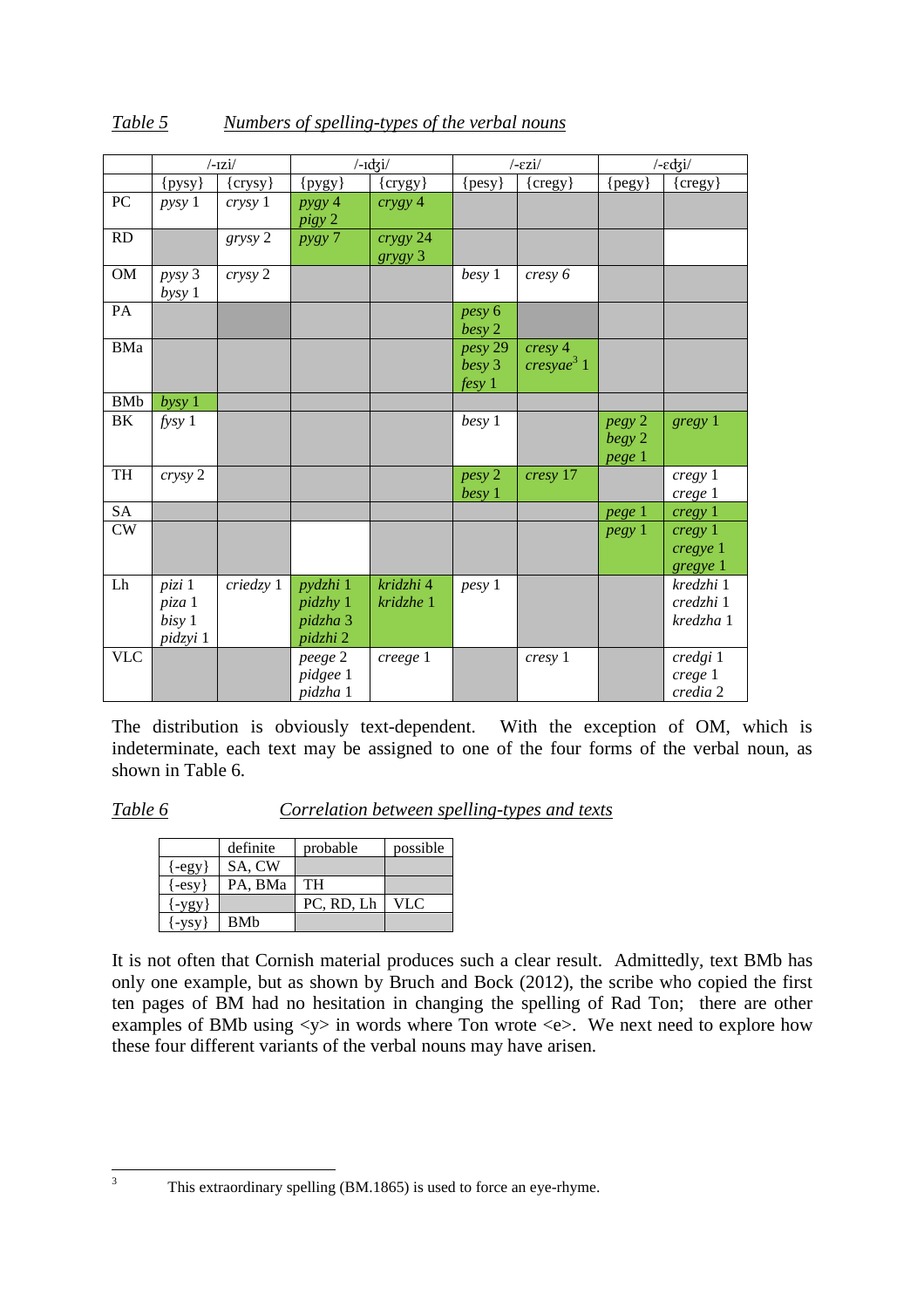## 3. **THE VERBAL PARADIGMS**

 The endings in early Middle Cornish for paradigms of verbs with an infinitive in /-i/ are given in Table 7 (George 2009: 520). They may be divided into three groups, so far as the vowels are concerned:

- (a) suffixes with High front vowels  $\frac{i}{\sqrt{2}}$  or  $\frac{i}{\sqrt{2}}$ , labelled H;
- (b) suffixes with Other vowels, labelled O;
- (c) suffix-less, labelled M for Monosyllable (the absent suffix is labelled -∇)

| Table 7 |  | Different groups of endings in the verbal paradigms in Middle Cornish |  |  |
|---------|--|-----------------------------------------------------------------------|--|--|
|         |  |                                                                       |  |  |

| Tense        | → |                     | $_{\rm II}$       | Ш             | IV                 | V                 | VI                 | VII                |
|--------------|---|---------------------|-------------------|---------------|--------------------|-------------------|--------------------|--------------------|
|              |   |                     |                   | indicative    |                    |                   | subjunctive        | imperative         |
|              |   | present             | imperfect         | preterite     | conditional        | present           | imperfect          |                    |
| singular S   |   | $-af(f)$<br>0       | Η<br>$-vn$        | H<br>$-\nu s$ | O<br>-sen          | Н<br>$-yf$        | O<br>$-en$         |                    |
|              | 2 | Н<br>$-yth$         | Н<br>$-ys$        | Н<br>$-SVS$   | $\Omega$<br>$-ses$ | H<br>$-\nu$       | O<br>$-es$         | $M \sim \nabla$    |
|              | 3 | $-\nabla$<br>М      | H<br>$-\nu$       | H<br>$-YS$    | $\Omega$<br>$-se$  | $\Omega$<br>$-0$  | $\Omega$<br>$-e$   | O<br>$-es^+$       |
| plural P     |   | Н<br>$-wn$          | H<br>$-vn$        | H<br>$-svn$   | O<br>-sen          | H<br>$-\nu n$     | $\Omega$<br>$-en$  | H<br>$-\nu n$      |
|              | 2 | $-\omega gh$<br>( ) | -eugh<br>$\Omega$ | O<br>-sough   | -seugh             | -ough<br>$\left($ | -eugh<br>$\lambda$ | -eugh<br>$\lambda$ |
|              | 3 | 0<br>$-ons$         | O<br>$-ens$       | O<br>$-sons$  | O<br>-sens         | O<br>$-ons$       | $\Omega$<br>$-ens$ | O<br>$-ens$        |
| impersonal I |   | Н<br>$-vr$          |                   | Н<br>$-ys$    |                    | O<br>$-er$        |                    |                    |

## 3.1 **Verbal endings with high front vowels (type H)**

The data in Table 5 may be augmented by including other parts of the paradigms labelled H; this is done in Table 8 using the same format.

|            |              | $/$ -1Zi $/$   |                  | $/$ - $\frac{1}{3}i/$ |                | $/$ - $ezi/$   |             | $/$ - $\epsilon$ dzi/ |
|------------|--------------|----------------|------------------|-----------------------|----------------|----------------|-------------|-----------------------|
|            | {pysy-       | $\{crysy\}$    | <u>  pygy- }</u> | $\{crygy-\}$          | $\{pesy-\}$    | [cresy-}       | $\{pegy-\}$ | [cregy-}              |
| PC         | 1            | 1              | 10               | $\overline{4}$        |                | 1              |             |                       |
| RD         |              | $\overline{2}$ | 8                | 28                    |                | $\overline{2}$ |             | $\mathbf 1$           |
| OM         | 5            | 3              | $\mathbf 1$      |                       | 3              | 8              |             |                       |
| PA         |              |                |                  |                       | 14             | 1              |             |                       |
| BMa        |              |                |                  |                       | 34             | 5              |             |                       |
| <b>BMb</b> | $\mathbf{1}$ |                |                  |                       |                |                |             |                       |
| BK         | 1            |                |                  |                       | 1              |                | 7           | 1                     |
| TH         |              | 3              |                  |                       | $\overline{4}$ | 19             | 1           | 2                     |
| <b>SA</b>  |              |                |                  |                       |                |                | 1           | 1                     |
| <b>CW</b>  |              |                |                  |                       |                |                | 1           | 7                     |
| Lh         | 4            | 2              | 7                | $\overline{5}$        | $\overline{2}$ |                |             | 3                     |
| <b>VLC</b> |              |                | 4                | 1                     |                | 1              |             | 4                     |

*Table 8 Numbers of spelling-types for cases labelled H* 

It makes no difference to the result.

l

| BMb             | $\{ysy\}$ |
|-----------------|-----------|
| PC, RD, Lh, VLC | $\{ygy\}$ |
| PA, BMa, TH     | $\{esy\}$ |
| BK, SA, CW      | $\{egy\}$ |

<sup>4</sup> The original ending *–es* for VII S 3 is rarely found in Cornish verbs; the P 3 ending *–ens* was substituted for it.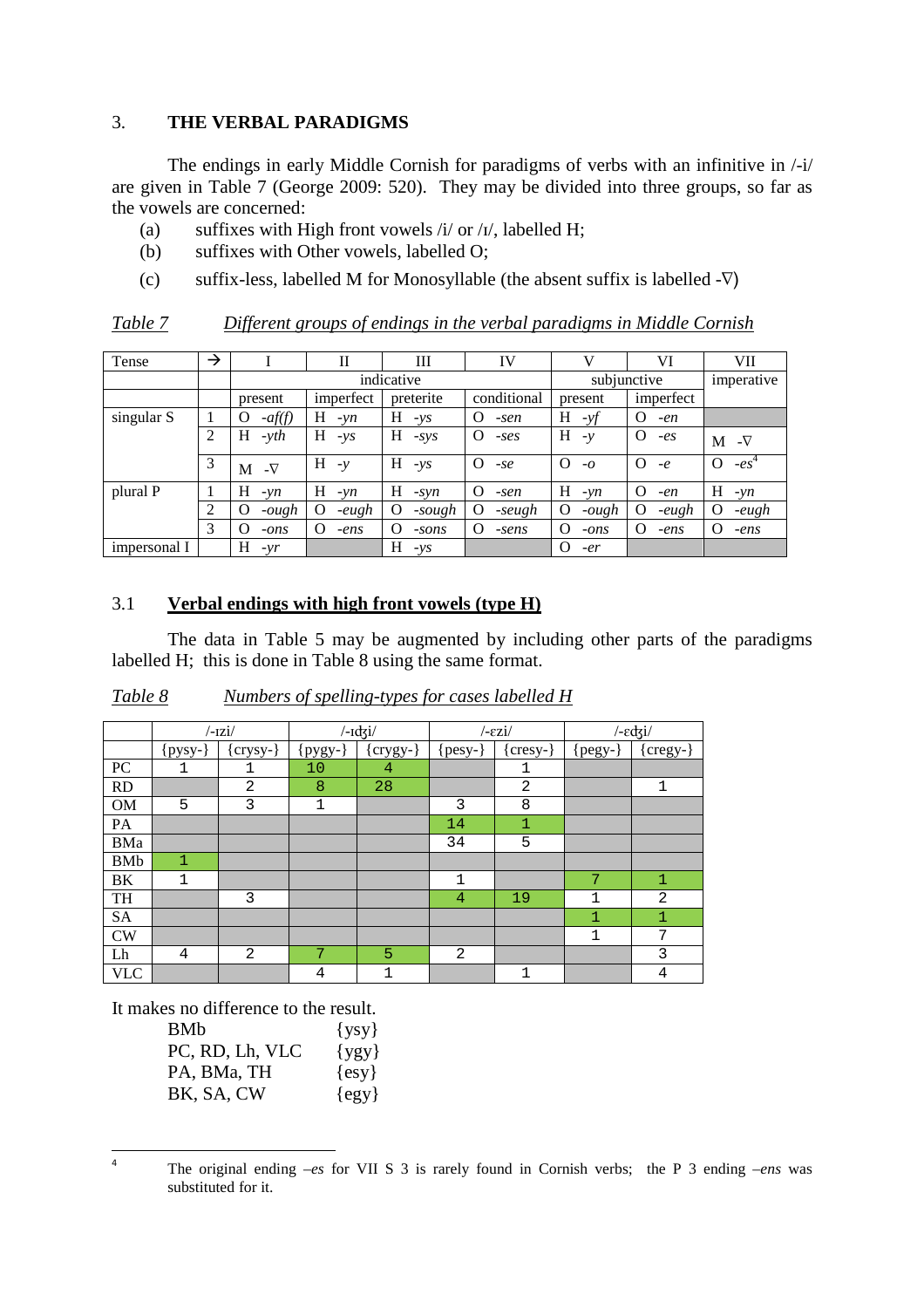## 3.2 **Verbal endings with vowels other than high front vowels (typeO)**

#### 3.2.1 **Vowels**

 We take, as representative of type-O endings, the 1st singular present indicative (henceforth abbreviated to I S 1). Of course not all of the changes in Table 2 are applicable here; in particular, internal *i*-affection and palatalization do not apply. Table 9 illustrates the changes involved.

| <b>Phase</b>      | Sound-change            | <b>Date</b> |                                |                               |
|-------------------|-------------------------|-------------|--------------------------------|-------------------------------|
|                   |                         |             | *pedami                        | *kredami                      |
|                   | Lenition                | c.475       |                                | $/m/$ > /µ/                   |
|                   |                         |             | $*$ pedaµi                     | *kredaµi                      |
|                   | Loss of final syllables | c.525       | $\frac{1}{1}$ /- $\frac{1}{2}$ |                               |
| Primitive Cornish |                         |             | / $\rm p$ edaµ/                | /kredau/                      |
|                   | Denasalization          | ?           |                                | $/$ - $\mu$ / > /- $\rm{V}$ / |
| Old Cornish       |                         |             | $/$ pedav $/$                  | /kredav/                      |
|                   | Affrication             |             |                                | $\frac{d}{>}\frac{dz}{}$      |
|                   |                         | c.1325      | /pedzav/                       | /kredzav/                     |
|                   | <i>Assibilation</i>     |             |                                | $\frac{dz}{>}\frac{z}{z}$     |
| Middle Cornish    |                         |             | $/$ pezav $/$                  | $k$ rezav $\ell$              |
|                   |                         |             | pesaf                          | cresaf                        |

*Table 9 Development of the 1st singular present indicative*

The suffix-less endings labelled  $\nabla$  originally had a suffix, which was lost in the early sixth century. As shown in Table 10, it is believed to be \**-īt.*

*Table 10 Development of the 3rd pres. ind. and 2nd sg. impv.*

| <b>Phase</b>                 | Sound-change                     | Date     |                          |                                           |
|------------------------------|----------------------------------|----------|--------------------------|-------------------------------------------|
|                              |                                  |          | $*$ pedīt                | $*$ <i>kredīt</i>                         |
|                              | Final <i>i</i> -affection        | c.500    |                          | $\sqrt{\epsilon}/\sqrt{1/2}$              |
|                              |                                  |          | $*$ pĭdīt                | *krĭdīt                                   |
|                              | Loss of final syllables          | c. 525   |                          | $\frac{1}{1}$ -it/ > $\frac{1}{\sqrt{1}}$ |
| Primitive and Old Cornish    |                                  |          | $\prime$ pid $\prime$    | /krid/                                    |
|                              | Affrication                      |          |                          | $\frac{d}{>}\frac{dz}{}$                  |
|                              |                                  | c.1275   | $\sqrt{p}$ dz $\sqrt{p}$ | /kridz/                                   |
|                              | Assibilation                     |          |                          | $\rm{d}z / > \rm{d}z/$                    |
| Middle Cornish (some texts)  |                                  |          | $\sqrt{p}IZ$<br>pys      | /kriz/<br>crys                            |
|                              | Lowering of $\frac{1}{\sqrt{2}}$ | variable |                          | $\sqrt{I'} > \sqrt{\epsilon}$             |
| Middle Cornish (other texts) |                                  |          | /pez/<br>pes             | $k$ rez $\ell$<br>cres                    |

#### 3.2.2 **Consonants**

Palatalization (if it does occur) usually applies when followed by a high front vowel (category-H), and only rarely (by analogy) in front of another vowel. Thus we expect category-O endings to contain <-es->. Also to be noted is

(i) the effect of  $[-s-]$  in many endings: OldC  $\div$ d s- $\div$  [-ts-] >  $[-ss-]$ 

(ii) the effect of  $[-h-]$  in the subjunctive: OldC  $/-$ d h- $/$  >  $[-t-]$  >  $[-ss-]$ 

A result of this is that for these two verbs (but not for other verbs such as *gweles* 'to see'), the paradigms for the conditional and the imperfect subjunctive tenses are identical.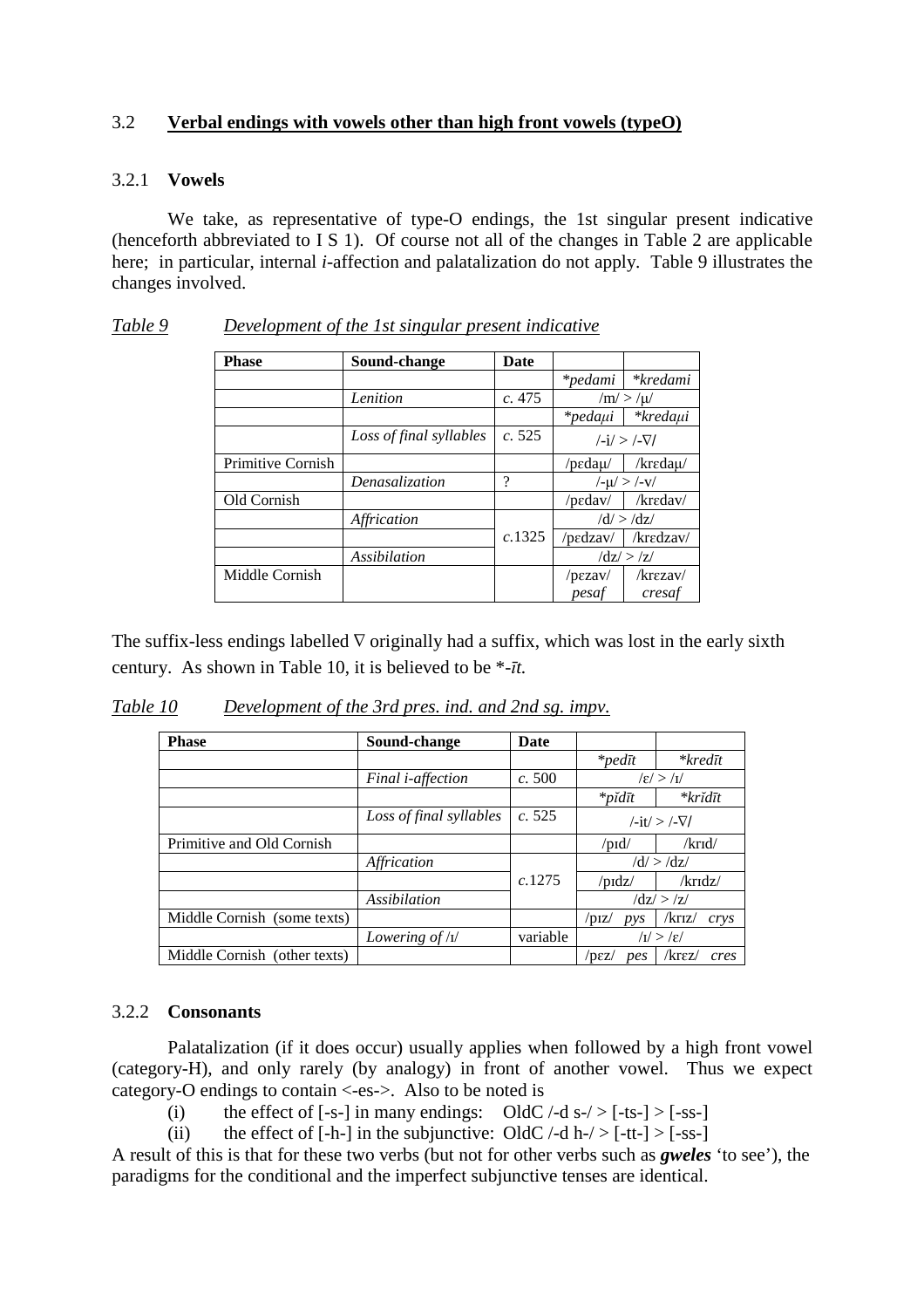Table 11 summarizes the effects of the changes on the different groups of verbal endings.

|                                | Н             |              |               |
|--------------------------------|---------------|--------------|---------------|
| final <i>i</i> -affection      | no            | no           | ves           |
| internal <i>i</i> -affection   | ves           | no           | no            |
| palatalization or assibilation | <b>both</b>   | assibilation | assibilation  |
| lowering                       | in some texts | no           | in some texts |

*Table 11 Application of processes to different groups of verbal endings* 

 Table 12 presents all expected forms in the paradigms. Some cases, such as the verbal noun, have four different forms (highlighted in pink); some have two (highlighted in yellow), and some have just one (left white).

|             |                | I            | П              | Ш        | IV       | V        | VI       | VII     |
|-------------|----------------|--------------|----------------|----------|----------|----------|----------|---------|
| Verbal      | S <sub>1</sub> | pesaf        | pysyn          | pysys    | pessen   | pyssyf   | pessen   |         |
| noun        |                |              | pygyn          | pygys    |          |          |          |         |
| pysy        |                |              | pesyn          | pesys    |          | pessyf   |          |         |
| <i>pygy</i> |                |              | pegyn          | pegys    |          |          |          |         |
| pesy        | S <sub>2</sub> | pysyth       | pysys          | pyssys   | pesses   | pyssi    | pesses   | pys     |
| pegy        |                | pygyth       | pygys          |          |          |          |          |         |
|             |                | pesyth       | pesys          | pessys   |          | pessi    |          |         |
|             |                | pegyth       | pegys          |          |          |          |          |         |
|             | S <sub>3</sub> | pys          | pysy           | pysys    | pesse    | pesso    | pesse    | peses   |
|             |                |              | $P$ <i>ygy</i> | pygys    |          |          |          |         |
| Past        |                |              | pesy           | pesys    |          |          |          |         |
| ptcpl.      |                |              | pegy           | pegys    |          |          |          |         |
| pysys       | P <sub>1</sub> | pysyn        | pysyn          | pyssyn   | pessen   | pyssyn   | pessen   | pysyn   |
| pygys       |                | pygyn        | pygyn          |          |          |          |          | pygyn   |
| pesys       |                | pesyn        | pesyn          | pessyn   |          | pessyn   |          | pesyn   |
| pegys       |                | pegyn        | pegyn          |          |          |          |          | pegyn   |
|             | P <sub>2</sub> | pesough      | peseugh        | pessough | pesseugh | pessough | pesseugh | peseugh |
|             | $P_3$          | pesons       | pesens         | pessons  | pessens  | pessons  | pessens  | pesens  |
|             | I              | <i>pydyr</i> |                | pyssys   |          | petter   |          |         |
|             |                | pedyr        |                | pessys   |          |          |          |         |

*Table 12 Composite paradigms* 

## 3.2 **Theoretical paradigms based on the four different forms of the verbal noun**

 We now apply the historical developments described above to obtain separate paradigms of the verbs for the four different verbal nouns. Most of the entries (the starred cases in light type) are not attested in the texts, so the tables are largely theoretical. The spelling in the paradigms is a normalized Middle Cornish spelling, so actual attestations may not correspond exactly; e.g. *pygyn* is included as an attested spelling-type, even though the attested spelling is *pygin*.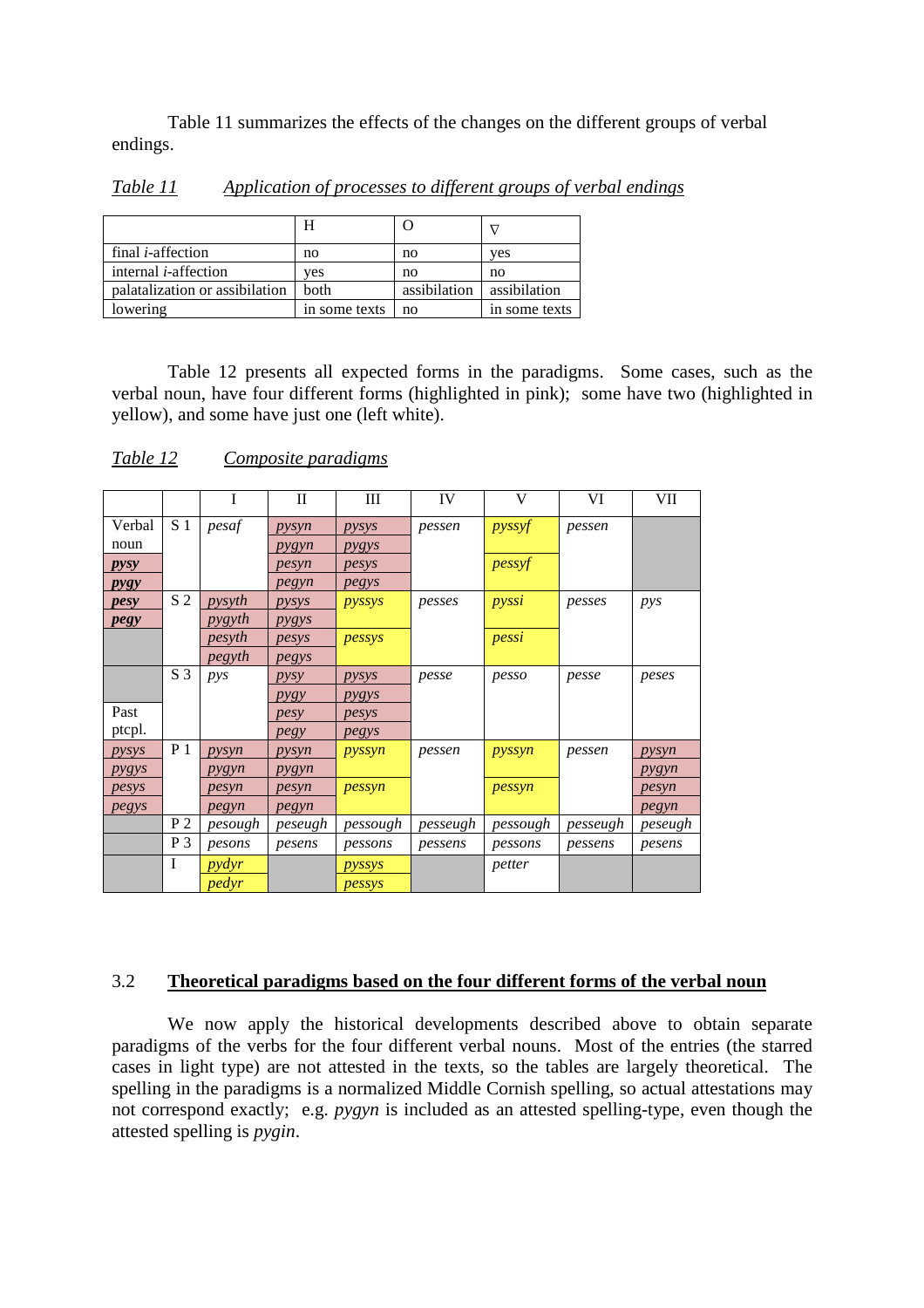One problem which arises is the lowering of  $\frac{1}{1}$  to  $\frac{1}{e}$ ; this did not necessarily occur at the same time for the vowels in stressed monosyllables (I S 3 and VII S 2 in the tables), in stressed polysyllables before a single consonant (e.g. the verbal nouns), and in stressed polysyllables before a double consonant (e.g. the conditional tense). For the purposes of constructing the paradigms, it is assumed that /ɪ/ remained in stressed monosyllables when it had already been lowered otherwise; this produces a difference in vowels (e.g. between *pesi* 'to beg' and *pys* 'begs) known as vocalic alternation.

The same highlighting is used as in Table 12.

| pysy/crysy      |                |                   | П                | Ш                | <b>IV</b> | V                 | VI                   | VII          |
|-----------------|----------------|-------------------|------------------|------------------|-----------|-------------------|----------------------|--------------|
|                 | S 1            | pesaf             | $*$ <i>pysyn</i> | $*$ <i>pysys</i> | pessen    | $*$ <i>pyssyf</i> | $*_{pessen}$         |              |
|                 |                | cresaf            | $*crysyn$        | $*crysys$        | cressen   | $*cryssyf$        | $*$ cressen          |              |
| Verbal noun     | S <sub>2</sub> | $*$ <i>pysyth</i> | $*$ <i>pysys</i> | $*pyssys$        | pesses    | $*$ <i>pyssy</i>  | $*p es se s$         | pys          |
|                 |                | $*crv$ syth       | $*crysys$        | $*crvssvs$       | cresses   | $*cryssy$         | $*cresses$           | crys         |
| pysy            | S <sub>3</sub> | pys               | $*_{pysy}$       | pysys            | pesse     | $*_{pesso}$       | $*_{\textit{pesse}}$ |              |
| crysy           |                | crys              | $*$ crysy        | $*crysys$        | cresse    | cresso            | $*crease$            | $*creses$    |
|                 | P <sub>1</sub> | $*$ <i>pysyn</i>  | $*$ <i>pysyn</i> | *pyssyn          | pessen    | $*$ <i>pyssyn</i> | $*pessen$            | pysyn        |
|                 |                | $*crysyn$         | $*crysyn$        | $*cryssyn$       | cressen   | $*cryssyn$        | $*$ cressen          | $*crysyn$    |
| Past participle | P <sub>2</sub> | $*pesough$        | $*peseugh$       | *pessough        | pesseugh  | *pessough         | *pesseugh            | peseugh      |
|                 |                | cresough          | $*c$ reseugh     | *cressough       | cresseugh | *cressough        | cresseugh            | creseugh     |
| pysys           | P <sub>3</sub> | $*pesons$         | $*_{pesens}$     | $*possons$       | pessens   | $*possons$        | *pessens             | $*_{pesens}$ |
| crysys          |                | cresons           | $*$ cresens      | $*$ cressons     | cressens  | *cressons         | *cressens            | $*$ cresens  |
|                 |                | $*$ <i>pydyr</i>  |                  | $*pyssys$        |           | $*petter$         |                      |              |
|                 |                | $*$ crydyr        |                  | $*cryssys$       |           | $*center$         |                      |              |

*Table 13 Paradigm based on pysy/crysy as the verbal nouns*

## *Table 14 Paradigm based on pygy/crygy as the verbal nouns*

| pygy/crygy       |                |                   | $\mathbf{I}$     | Ш                 | IV           | V                 | VI                   | <b>VII</b>   |
|------------------|----------------|-------------------|------------------|-------------------|--------------|-------------------|----------------------|--------------|
|                  | S 1            | pesaf             | $*$ <i>pygyn</i> | $*$ <i>pygys</i>  | $*$ pessen   | $*$ <i>pyssyf</i> | $*$ pessen           |              |
|                  |                | cresaf            | $*crygyn$        | $*crygys$         | *cressen     | $*cryssyt$        | cressen              |              |
| Verbal noun      | S <sub>2</sub> | $*$ <i>pygyth</i> | $*$ <i>pygys</i> | $*pyssys$         | $*p es ses$  | $*$ <i>pyssy</i>  | $*p es ses$          | pys          |
|                  |                | crygyth           | $*crygys$        | $*cryssys$        | $*cresses$   | $*cryssy$         | $*cresses$           | crys         |
| P <sub>ysy</sub> | S <sub>3</sub> | pys               | $*$ <i>pygy</i>  | pygys             | pesse        | $*_{pesso}$       | $*_{\textit{pesse}}$ | $*_{peses}$  |
| crygy            |                | crys              | $*$ crygy        | $*crygys$         | $*c res s$   | cresso            | $*c res s$           | $*creses$    |
|                  | P <sub>1</sub> | pygyn             | $*$ <i>pygyn</i> | $*$ <i>pyssyn</i> | $*$ pessen   | $*pyssyn$         | $*$ pessen           | pygyn        |
|                  |                | $*crygyn$         | $*crygyn$        | $*cryssyn$        | $*$ cressen  | $*cryssyn$        | *cressen             | $*crygyn$    |
| Past participle  | P <sub>2</sub> | *pesough          | *peseugh         | *pessough         | *pesseugh    | *pessough         | *pesseugh            | peseugh      |
|                  |                | cresough          | *creseugh        | *cressough        | *cresseugh   | *cressough        | cresseugh            | creseugh     |
| $*$ <i>pygys</i> | <b>P</b> 3     | $*pesons$         | $*_{pesens}$     | $*pessons$        | *pessens     | $*pessons$        | $*$ pessens          | $*_{pesens}$ |
| $*crygys$        |                | cresons           | $*$ cresens      | $*$ cressons      | $*$ cressens | $*$ cressons      | $*$ cressens         | $*$ cresens  |
|                  | T              | $*$ pydyr         |                  | $*pyssys$         |              | $*petter$         |                      |              |
|                  |                | $*$ crydyr        |                  | $*cryssys$        |              | $*creter$         |                      |              |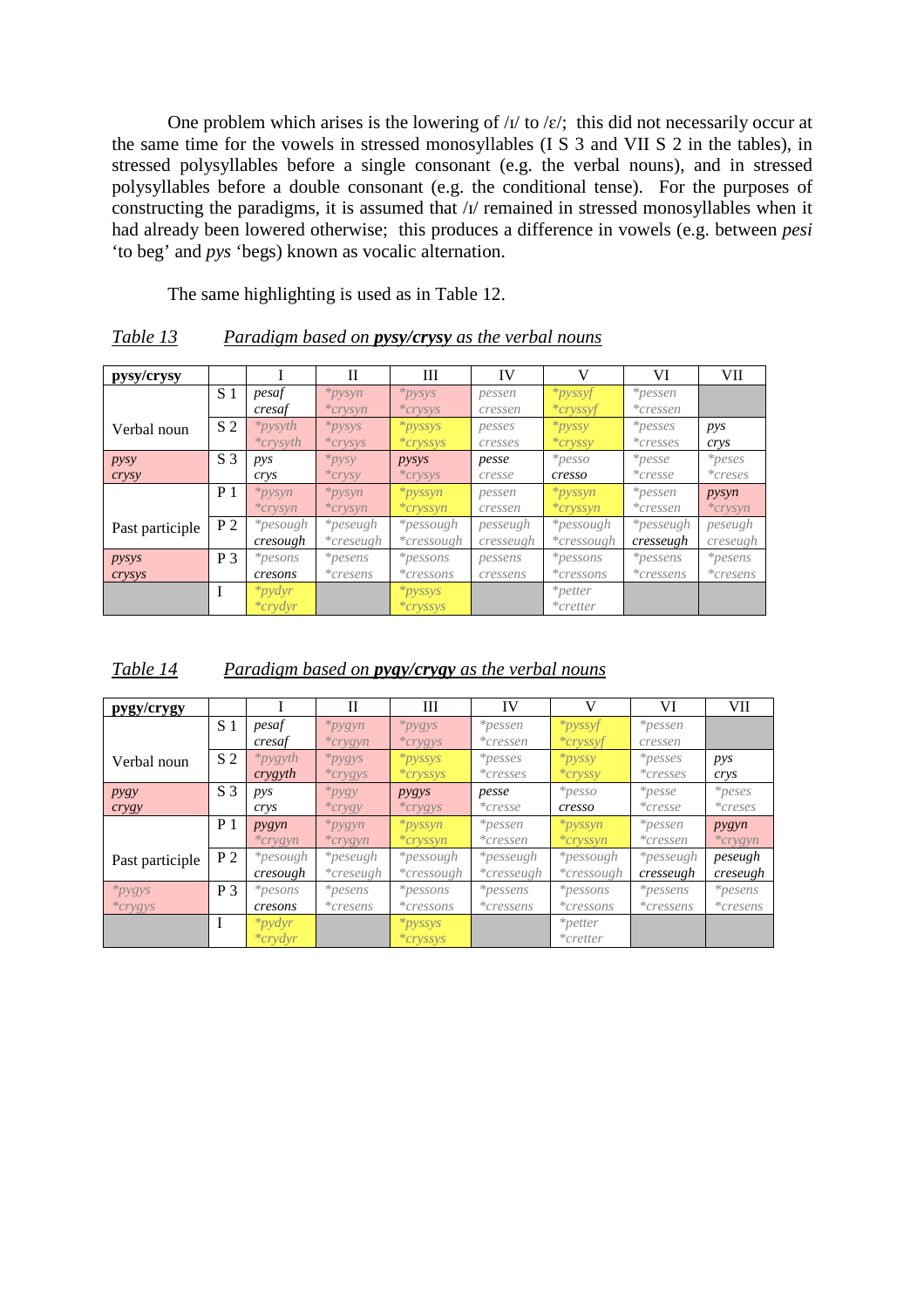| Table 15 | Paradigm based on <b>pesy/cresy</b> as the verbal nouns |  |  |  |
|----------|---------------------------------------------------------|--|--|--|
|          |                                                         |  |  |  |

| pesy/cresy      |                |                   | П          | Ш            | IV           | V                 | VI                 | <b>VII</b>  |
|-----------------|----------------|-------------------|------------|--------------|--------------|-------------------|--------------------|-------------|
|                 | S <sub>1</sub> | pesaf             | $*pesyn$   | $*p esys$    | $*pessen$    | $*$ <i>pessyf</i> | $*$ pessen         |             |
|                 |                | cresaf            | cresyn     | cresys       | $*$ cressen  | $*cressyf$        | *cressen           |             |
| Verbal noun     | S <sub>2</sub> | $*$ <i>pesyth</i> | $*p esys$  | $*pessys$    | $*p es se s$ | $*pessy$          | $*p es ses$        | pys         |
|                 |                | cresyth           | $*c *$     | $*cressys$   | $*cresses$   | $*cresS$          | $*cresses$         | crys        |
| pesy            | S <sub>3</sub> | pys               | pesy       | pesys        | pesse        | $*_{pesso}$       | $*_{\text{pesse}}$ | $*_{peses}$ |
| cresy           |                | crys              | $*cresy$   | $*c re sys$  | $*c res s$   | cresso            | $*c res s$         | $*creses$   |
|                 | P <sub>1</sub> | $*pesyn$          | $*pesyn$   | $*pessyn$    | $*pessen$    | $*pessyn$         | $*$ pessen         | pesyn       |
|                 |                | cresyn            | $*cresyn$  | $*$ cressyn  | $*$ cressen  | $*$ cressyn       | $*$ cressen        | $*$ cresyn  |
| Past participle | P <sub>2</sub> | <i>*pesough</i>   | $*peseugh$ | *pessough    | *pesseugh    | *pessough         | *pesseugh          | peseugh     |
|                 |                | cresough          | *creseugh  | *cressough   | *cresseugh   | *cressough        | cresseugh          | creseugh    |
| *pesys          | <b>P</b> 3     | $*pesons$         | pesens     | $*possons$   | $*$ pessens  | $*pessons$        | $*pessens$         | $*pesens$   |
| cresys          |                | cresons           | cresens    | $*$ cressons | $*$ cressens | $*$ cressons      | $*$ cressens       | $*$ cresens |
|                 |                | $*$ <i>pedyr</i>  |            | $*pessys$    |              | $*petter$         |                    |             |
|                 |                | $*credit$         |            | $*cressys$   |              | $*center$         |                    |             |

*Table 16 Paradigm based on pegy/cregy as the verbal nouns*

| pegy/cregy      |                |            | $\mathbf{I}$ | Ш               | IV           | V                 | VI                 | VII-        |
|-----------------|----------------|------------|--------------|-----------------|--------------|-------------------|--------------------|-------------|
|                 | S 1            | pesaf      | $*pegyn$     | $*pegys$        | $*$ pessen   | $*$ <i>pessyf</i> | $*pessen$          |             |
|                 |                | cresaf     | $*cregyn$    | $*cregys$       | $*$ cressen  | $*$ cressyf       | $*cressen$         |             |
| Verbal noun     | S <sub>2</sub> | $*pe$ gyth | $*pegys$     | $*pessys$       | $*p es ses$  | $*$ pessy         | $*p es ss es$      | pys         |
|                 |                | cregyth    | $*cregys$    | $*cressys$      | $*cresses$   | $*cresS$          | $*cresses$         | crys        |
| pegy            | S <sub>3</sub> | pys        | $*pegy$      | pegys           | pesse        | $*_{pesso}$       | $*_{\text{pesse}}$ | $*_{peses}$ |
| cregy           |                | crys       | $*cregy$     | $*cregys$       | $*c res s$   | cresso            | $*c res s$         | $*creses$   |
|                 | P <sub>1</sub> | pegyn      | pegyn        | $*pessyn$       | $*$ pessen   | $*$ <i>pessyn</i> | *pessen            | $*pegyn$    |
|                 |                | $*cregyn$  | cregyn       | $*$ cressyn     | $*$ cressen  | $*$ cressyn       | $*$ cressen        | $*cregyn$   |
| Past participle | P <sub>2</sub> | $*pesough$ | peseugh      | *pessough       | $*pesseugh$  | *pessough         | *pesseugh          | peseugh     |
|                 |                | cresough   | creseugh     | *cressough      | *cresseugh   | *cressough        | cresseugh          | creseugh    |
| $*pegys$        | P 3            | $*pesons$  | pesens       | <i>*pessons</i> | $*$ pessens  | $*possons$        | *pessens           | $*pesens$   |
| cregys          |                | cresons    | cresens      | $*$ cressons    | $*$ cressens | $*$ cressons      | $*cressens$        | $*$ cresens |
|                 |                | $*$ pedyr  |              | $*pessys$       |              | $*petter$         |                    |             |
|                 |                | $*credvr$  |              | $*cressys$      |              | $*center$         |                    |             |

Of the four paradigms, *pesy/cresy* has the most attested forms (23 out of a possible  $92 =$ 25%); *pygy/crygy* and *pegy/cregy* each have 19, and *pysy/crysy* has 17. As is shown in section 3.3, there are also attested forms which do not feature in the theoretical paradigms, notably in *pys-* where one would expect *pes-*.

## 3.3. **Actual paradigms found in the Middle Cornish texts**

We examine in turn the paradigms found in the texts. They are necessarily very incomplete. The following coding is used:

**bold italic** forms which agree with the relevant theoretical paradigm; *blue highlighting* forms which have been analogically remodelled on the verbal noun; *yellow highlighting* forms which do not fit the relevant theoretical paradigm; *underlining* monosyllables spelled  $\langle e \rangle$ , indicating  $\langle 1 \rangle > \langle e \rangle$ .

Mutations have been removed; otherwise the spelling is that of the texts.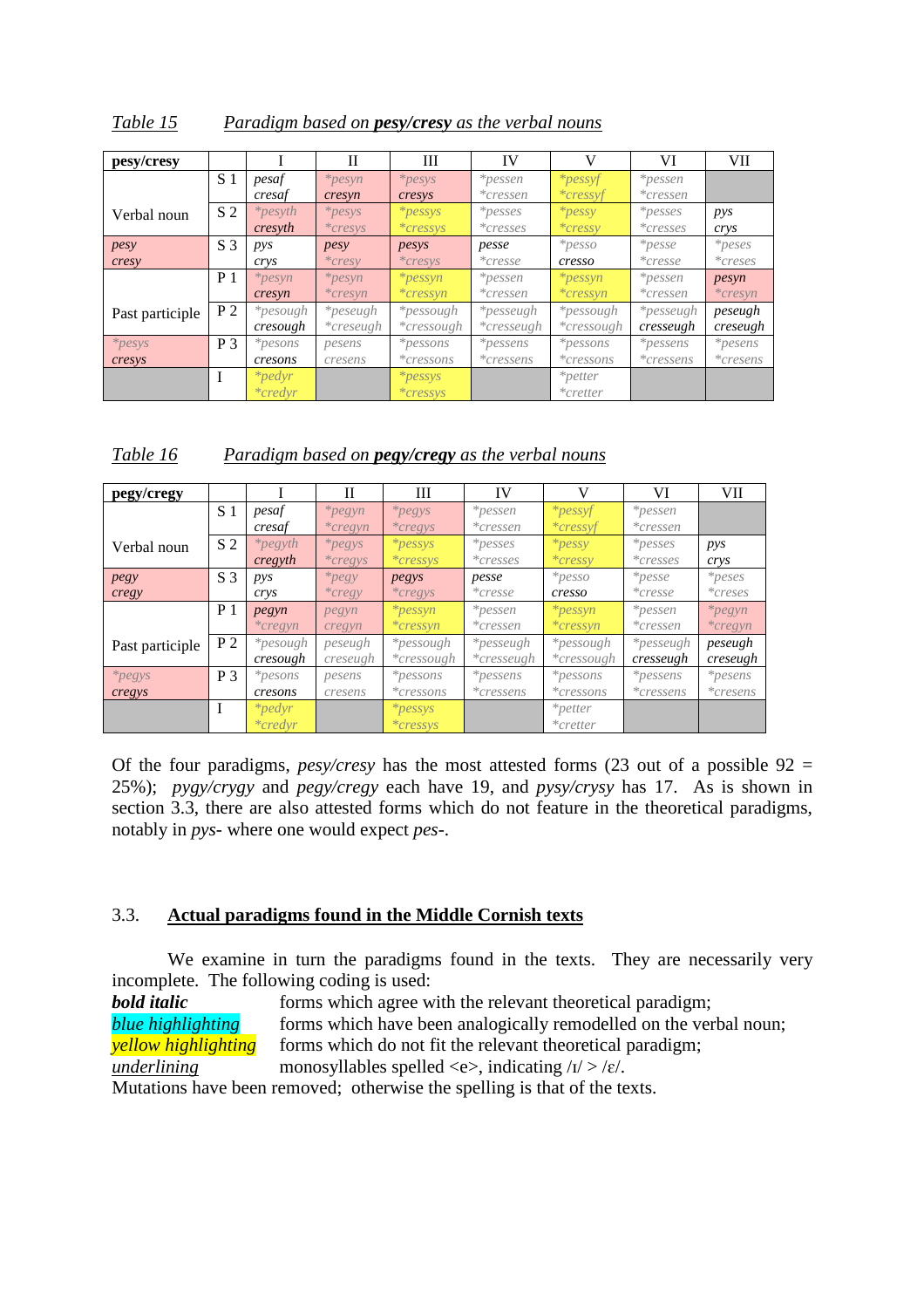| Table 17 | Paradigm with $p \gamma g \gamma$ / $c \gamma g \gamma$ as the verbal noun |  |  |
|----------|----------------------------------------------------------------------------|--|--|
|          |                                                                            |  |  |

| <b>PC/RD</b>                                                               |                |                               | Н | Ш     | IV    | V     | VI | VII                |
|----------------------------------------------------------------------------|----------------|-------------------------------|---|-------|-------|-------|----|--------------------|
| Verbal                                                                     | S <sub>1</sub> | pesaf / pysaf                 |   |       |       |       |    |                    |
| noun                                                                       |                | $\frac{c \cdot r}{c \cdot r}$ |   |       |       |       |    |                    |
|                                                                            | S <sub>2</sub> |                               |   |       |       |       |    | pys<br>crys /creys |
| $pygy \times 13$ , $pysy \times 1$<br>$crysy \times 31$ , $crysy \times 2$ | $S_3$          | pys / peys<br>crys /creys     |   | pygys | pysse | pysso |    |                    |
| Past                                                                       | P <sub>1</sub> | pigyn                         |   |       |       |       |    |                    |
| ptcpl.                                                                     | P <sub>2</sub> |                               |   |       |       |       |    | pesough / pysough  |
|                                                                            |                |                               |   |       |       |       |    | cresough           |
|                                                                            | $P_3$          |                               |   |       |       |       |    |                    |
|                                                                            |                |                               |   |       |       |       |    |                    |

The scribe who copied PC and RD said ['pɪ'dʒ'i] and ['krɪ'dʒi], so we would expect his use of the verbs to correspond to Table X. The cases in *bold italic* conform to this, but there is also a clear tendency to use the unlowered / $I$ / rather than the theoretical / $\varepsilon$ /; these are the cases highlighted in blue. Interestingly, this remodelling does not extend to substituting /ʤ/ for /z/.

| PA              |                |                                                                                                | H | Ш                | IV |  | VII                |
|-----------------|----------------|------------------------------------------------------------------------------------------------|---|------------------|----|--|--------------------|
| Verbal          | S <sub>1</sub> |                                                                                                |   |                  |    |  |                    |
| noun            | S <sub>2</sub> |                                                                                                |   |                  |    |  |                    |
| $pesy \times 8$ | S <sub>3</sub> | <i>pys</i> $\times$ 1, <u>pes</u> $\times$ 1<br><i>crys</i> $\times$ 1, <i>cris</i> $\times$ 4 |   | $pesys \times 6$ |    |  |                    |
|                 |                |                                                                                                |   |                  |    |  |                    |
| Past            | P <sub>1</sub> | cresyn $\times$ 1                                                                              |   |                  |    |  |                    |
| ptcpl.          | P <sub>2</sub> |                                                                                                |   |                  |    |  | $pesough \times 2$ |
|                 | $P_3$          |                                                                                                |   |                  |    |  |                    |
|                 |                |                                                                                                |   |                  |    |  |                    |

|  | Table 18 |  | Paradigms with <b>pesy</b> / <b>cresy</b> as the verbal noun |
|--|----------|--|--------------------------------------------------------------|
|--|----------|--|--------------------------------------------------------------|

| <b>BMa</b>       |                |                                                                            | $\mathbf{I}$ | Ш                          | IV               | V | VI | VII                      |
|------------------|----------------|----------------------------------------------------------------------------|--------------|----------------------------|------------------|---|----|--------------------------|
| Verbal           | S <sub>1</sub> | $\textit{peseff} \times 6, \textit{pese} \times 1, \textit{pesa} \times 2$ |              |                            |                  |   |    |                          |
| noun             |                | creseff $\times$ 2, crese $\times$ 5                                       |              |                            |                  |   |    |                          |
|                  | S <sub>2</sub> |                                                                            |              |                            |                  |   |    | $peys \times 9$          |
|                  |                |                                                                            |              |                            |                  |   |    | $\frac{cres}{\leq 3}$    |
| $pesy \times 33$ | S <sub>3</sub> | $peys \times 6$                                                            |              | $p \textit{esys} \times 1$ | $pesse \times 3$ |   |    |                          |
| cresy $\times$ 5 |                | creys $\times$ 11                                                          |              |                            |                  |   |    |                          |
| Past             | P <sub>1</sub> |                                                                            |              |                            |                  |   |    |                          |
| ptcpl.           | P <sub>2</sub> |                                                                            |              |                            |                  |   |    | <i>pesugh</i> $\times$ 1 |
|                  |                |                                                                            |              |                            |                  |   |    | cresugh $\times$ 3       |
|                  | P <sub>3</sub> |                                                                            |              |                            |                  |   |    |                          |
|                  |                |                                                                            |              |                            |                  |   |    |                          |

The results from PA and BMa are entirely consistent with the theoretical paradigm for the verbal nouns *pesy /cresy*, except for one case of *pes* (I S 3) in PA and three cases of *cres* (VII S 2) in BMa, where one would have expected *pys* and *crys.*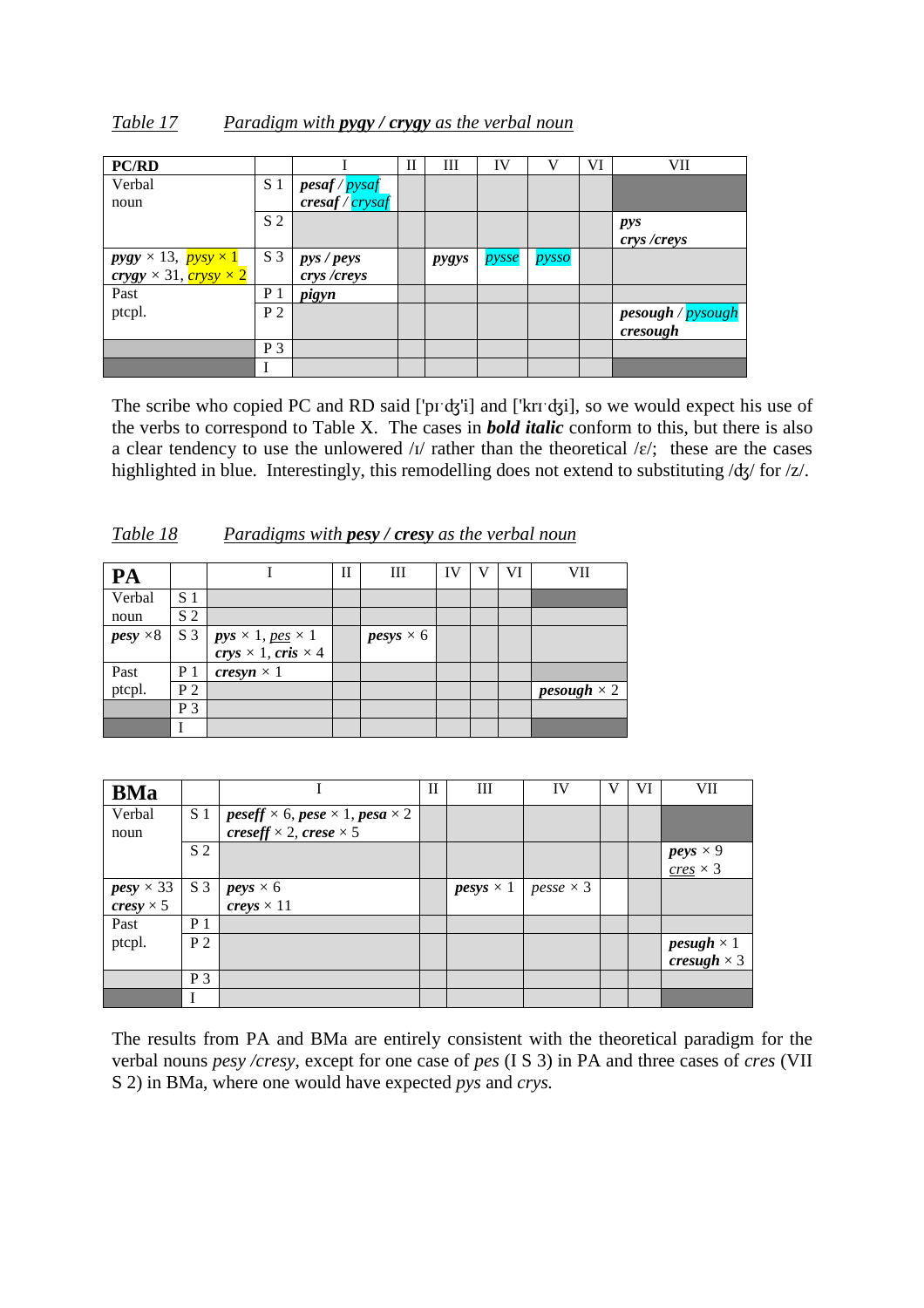| <b>TH</b>                                                |                |                                    | П | Ш                                  | IV              |                   | VI | VII                       |
|----------------------------------------------------------|----------------|------------------------------------|---|------------------------------------|-----------------|-------------------|----|---------------------------|
|                                                          | S <sub>1</sub> |                                    |   |                                    |                 |                   |    |                           |
| Verbal noun                                              | S <sub>2</sub> |                                    |   |                                    |                 |                   |    |                           |
| $pesy \times 3$                                          | S <sub>3</sub> |                                    |   | $p \text{e} s \text{y} s \times 1$ |                 |                   |    |                           |
|                                                          |                |                                    |   | $pegis \times 1$                   |                 |                   |    |                           |
| $cresy \times 13, \frac{crysy \times 1}{crysy \times 1}$ |                | crys $\times$ 1, creys $\times$ 1  |   |                                    | $crisse\times1$ | $crisse \times I$ |    |                           |
| $\c{regy} \times 1$ , $\c{rege} \times 1$                |                | crise $\times$ 1, cryge $\times$ 1 |   |                                    |                 |                   |    |                           |
|                                                          | P <sub>1</sub> |                                    |   |                                    |                 |                   |    |                           |
|                                                          | P <sub>2</sub> |                                    |   |                                    |                 |                   |    | <i>pesough</i> $\times$ 1 |
| Past participle                                          |                |                                    |   |                                    |                 |                   |    |                           |
| cresys $\times$ 2                                        | $P_3$          |                                    |   |                                    |                 |                   |    |                           |
| $cryses \times 1$                                        |                |                                    |   |                                    |                 |                   |    |                           |
|                                                          |                |                                    |   |                                    |                 |                   |    |                           |

TH is considered here, because in section 2 it had been identified as a text using *pesy / cresy* as the form of the verbal noun, but it is evident that in addition, there are elements from *pegy / cregy* and *crysy.* The table is not self-consistent. This is typical of Tregear; he often used different forms of words in his homilies, even though he was translating them and not copying the material. As priest of St Allen in mid-Cornwall (Frost 2007), he would have been aware of different ways of speaking Cornish (dialects?), and perhaps wished to include them in his translation.

| <b>BK</b>                      |                |                   | $_{\rm II}$ | Ш                | IV | V                 | VI | VІІ                                            |
|--------------------------------|----------------|-------------------|-------------|------------------|----|-------------------|----|------------------------------------------------|
|                                | S <sub>1</sub> | cresaf $\times$ 1 |             |                  |    |                   |    |                                                |
|                                | S <sub>2</sub> |                   |             |                  |    |                   |    | $pys \times 2$                                 |
| Verbal noun                    |                |                   |             |                  |    |                   |    | <i>crys</i> $\times$ 1, <u>cres</u> $\times$ 1 |
| $pegy \times 5$                | S <sub>3</sub> | $pys \times 9$    |             | $pegys \times 1$ |    |                   |    |                                                |
| $pesy \times 1, pysy \times 1$ |                |                   |             |                  |    |                   |    |                                                |
| cregy $\times$ 1               |                | crys $\times 11$  |             |                  |    | $crysa \times 1$  |    |                                                |
|                                | P <sub>1</sub> | $pegyn \times 1$  |             |                  |    |                   |    |                                                |
| Past participle                | P <sub>2</sub> |                   |             |                  |    |                   |    | $\mathit{cresogh}\times 1$                     |
| $pysys \times 1$               | $P_3$          |                   |             |                  |    |                   |    |                                                |
|                                |                |                   |             |                  |    | $crytter\times 1$ |    |                                                |

| Table 19 | Paradigms with <b>pegy</b> / <b>cregy</b> as the verbal noun |  |
|----------|--------------------------------------------------------------|--|
|          |                                                              |  |

| $\mathbf{CW}$                                          |                |                                     | П | Ш | IV | VI | VII                                      |
|--------------------------------------------------------|----------------|-------------------------------------|---|---|----|----|------------------------------------------|
|                                                        | S 1            | cresaf $\times$ 1                   |   |   |    |    |                                          |
|                                                        | S <sub>2</sub> |                                     |   |   |    |    | creys $\times$ 5, creis $\times$ 2       |
| Verbal noun                                            |                |                                     |   |   |    |    |                                          |
| $pegy \times 1$                                        | S <sub>3</sub> | $pys \times 6, pyes \times 2$       |   |   |    |    |                                          |
| $\text{creg}\bar{y} \times 1, \text{cregye} \times 1,$ |                | $pyese \times 1, peys \times 2$     |   |   |    |    |                                          |
| cregy $e \times 1$                                     |                | $crys \times 6, crys \times 1$      |   |   |    |    |                                          |
|                                                        |                | creys $\times$ 3, creyse $\times$ 1 |   |   |    |    |                                          |
|                                                        | P 1            |                                     |   |   |    |    |                                          |
| Past participle                                        | P <sub>2</sub> |                                     |   |   |    |    | cresowhe $\times$ 1, cresowgh $\times$ 1 |
|                                                        |                |                                     |   |   |    |    | creseugh $\times$ 1                      |
| cregys $\times$ 4                                      | $P_3$          |                                     |   |   |    |    |                                          |
|                                                        |                |                                     |   |   |    |    |                                          |

Although the range of entries in paradigm for CW is small, they are entirely consistent with the theoretical paradigm for *pegy / cregy*. That for BK, on the other hand, is not selfconsistent.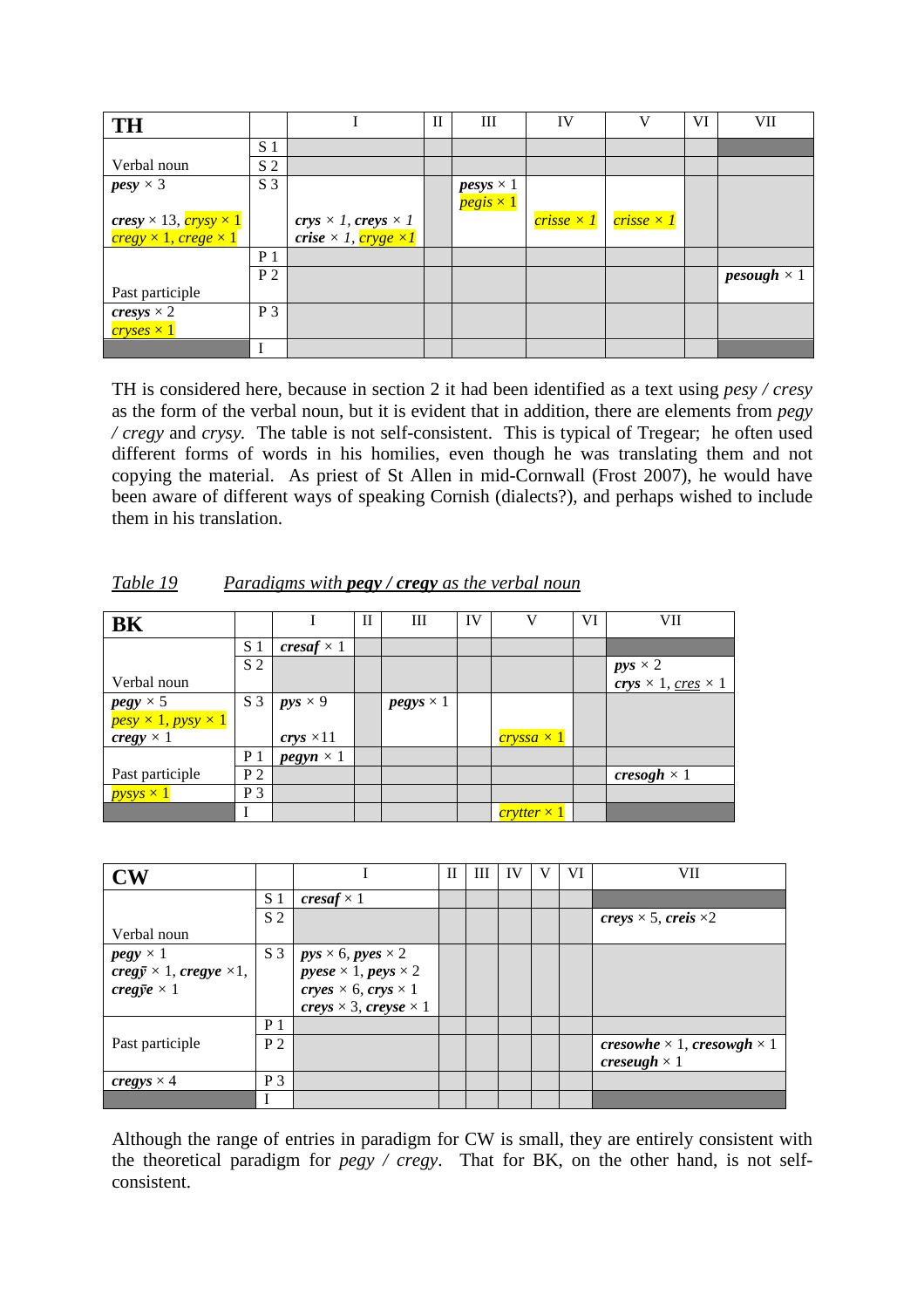## 3.4 **The two verbs in Late Cornish**

 $\overline{a}$ 

All four forms of the verbal nouns are represented in Late Cornish (Table 20):

| MidC             | Lhuyd                  | <b>Vernacular Late Cornish</b>                |
|------------------|------------------------|-----------------------------------------------|
| pysy             | bisy, pizi, pidzyi     |                                               |
| crysy            | criedzy                | <i>creege</i> (N.Boson)                       |
| P <sub>ysy</sub> | pidzhy, pidzhi, pydzhi | peege (T. Tonkin, J. Tonkin), pidgee (Gwavas) |
| crygy            | kridzhi                |                                               |
| pesy             | $pesy^3$               |                                               |
| cresy            | cresy                  | <i>cresy</i> (N.Boson)                        |
| pegy             |                        |                                               |
| cregy            | credzhi, kredzhi       | crege (T.Boson), credgi (Gwavas)              |

*Table 20 Forms of the verbal noun in Late Cornish*

In addition, new forms arose by substituting the verbal noun ending  $\langle -a \rangle$  for  $\langle -y \rangle$ : *piza, pidzha* (Lhuyd), *credia* (J.Boson).

We find palatalization in I S 3: e.g. *Me a kridg yn Dew an Taz* 'I believe in God the Father', from John Keigwin's translation of the Creed, possibly re-spelled by Pryce. This is from analogical remodelling from the stem /krɪʤ-/. A possible early example of this is found in TH16v:

*yma an scriptur ow affirmya in xvj chapter a mark, fatell vith an rena na lell cryge dampnys.*<sup>6</sup> 'The Scripture affirms in the 16th chapter of Mark that those who do not truly believe will be damned.'

 Lhuyd records *Krez dhebm* (AB242b) for 'believe me!', showing lowering of the long stressed vowel.

<sup>5</sup> These forms are specifically stated by Lhuyd (in his Cornish Grammar) to come from the medieval texts, in comparison with the contemporary forms *pidzhi* and *krydzhi*.

<sup>6</sup> Bonner's text, which Tregear was trying to translate, reads: *the scripture most manifestly affyrming in the .xvi. chapter of S Marke, that Whosoeuer doth not beleue shall be dampned.* Tregear's rendering of the first part is reasonable: *yma an scriptur ow affirmya in xvj chapter a mark,* but the second part: *fatell vith an rena lell cryge dampnys* is awkward. I would have translated it as *y fydh dampnys seul na grys.*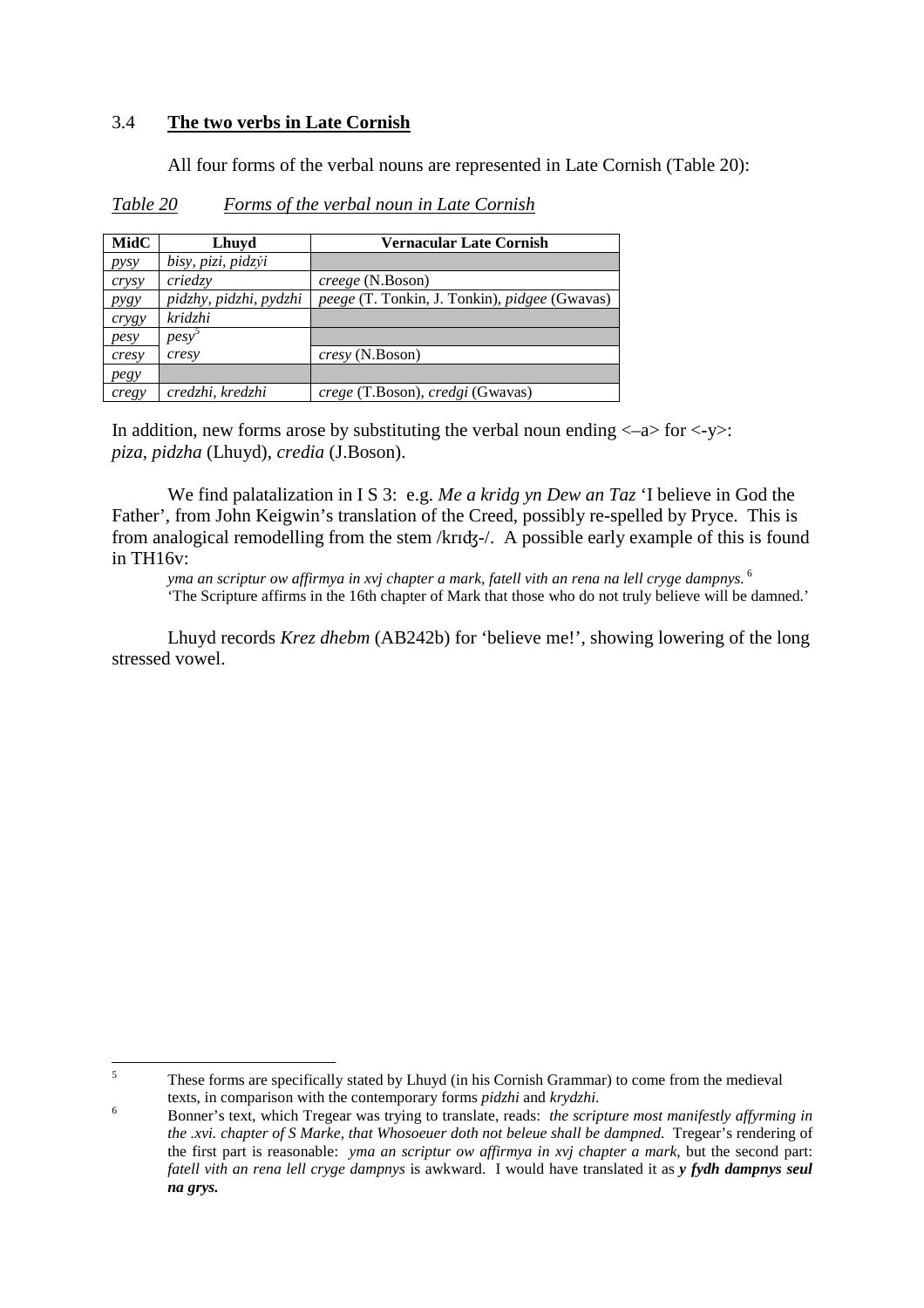## 4. **TREATMENT OF THE VERBS IN REVIVED CORNISH**

 Among dictionaries of Revived Cornish, only Nance's 1938 dictionary gives all four forms of each verbal noun. All subsequent dictionaries give only a subset, and favour forms with  $\langle -s-\rangle$  (Table 21). The SWF dictionary labels forms with  $\langle -i-\rangle$  as Late, but they are present in Middle Cornish (spelled with  $\langle -g - \rangle$ ). In this paper, reasons are sought for these choices of forms.

| <b>Dictionary</b> | Orthography | 'to believe'                               | 'to beg'                                                     | <b>Remarks</b>           |
|-------------------|-------------|--------------------------------------------|--------------------------------------------------------------|--------------------------|
| Nance (1938)      | Unified     | crysy, -jy $(cresy, jy)$                   | pysy, -jy $(\text{p} \text{e} \text{y}, -\text{j} \text{y})$ |                          |
| Nance (1952)      | Cornish     | crysy                                      | pysy                                                         |                          |
| Nance (1955)      | (UC)        | crysy, cryjy                               | pysy                                                         |                          |
| George (1993)     | Kernewek    | krysi                                      | pysi                                                         |                          |
|                   | Kemmyn (KK) |                                            |                                                              |                          |
| Williams (2000)   | UCR'        | cresy                                      | pesy                                                         |                          |
| Akademi           | $SWF^8$     | $k$ rysi <sup>M</sup> , kreji <sup>L</sup> | pesi, pysi <sup>M</sup> , peji <sup>L</sup>                  | Superscript M means      |
| Kernewek (2019)   |             |                                            |                                                              | Middle variant,          |
|                   |             |                                            |                                                              | means Late variant       |
| George $(2020)$   | KK.         | $k$ rysi $\degree$                         | $pysi^{\circ}$                                               | Superscript o<br>means   |
|                   |             |                                            |                                                              | that there is a variant  |
|                   |             |                                            |                                                              | with $\lceil d_5 \rceil$ |

*Table 21 Spelling of verbal nouns in modern dictionaries*

- 4.1 As shown above, **Nance** gave all four forms of the verbal nouns in his 1938 dictionary. In his English-Cornish dictionary (1952), however, he gave only *pysy* and *crysy* as the forms intended for use in Unified Cornish.
- 4.2 **Smith** (1972) gave the paradigms of 25 verbs, but the two in question are not among them. He just mentions that *pysy* and *crysy* have endings with  $-y$ - in the imperfect indicative (as opposed to –*e*-).
- 4.3 **Gendall** (1972) gave 3rd singular forms in all tenses<sup>9</sup> except the imperative:

| Verbal | Past   |      |             |        |        |        |        |
|--------|--------|------|-------------|--------|--------|--------|--------|
| noun   | ptcpl. |      |             |        |        |        |        |
| pysy   | pysys  | DVS  | <b>DVSV</b> | pysys  | pyssa  | pysso  | pyssa  |
| crysy  | crysys | crys | crysy       | crysas | cryssa | crysso | cryssa |

 $\overline{a}$ 

<sup>7</sup> Unified Cornish Revised

<sup>8</sup> Standard Written Form  $\alpha$ 

Gendall actually gave lenited forms; they have been delenited here.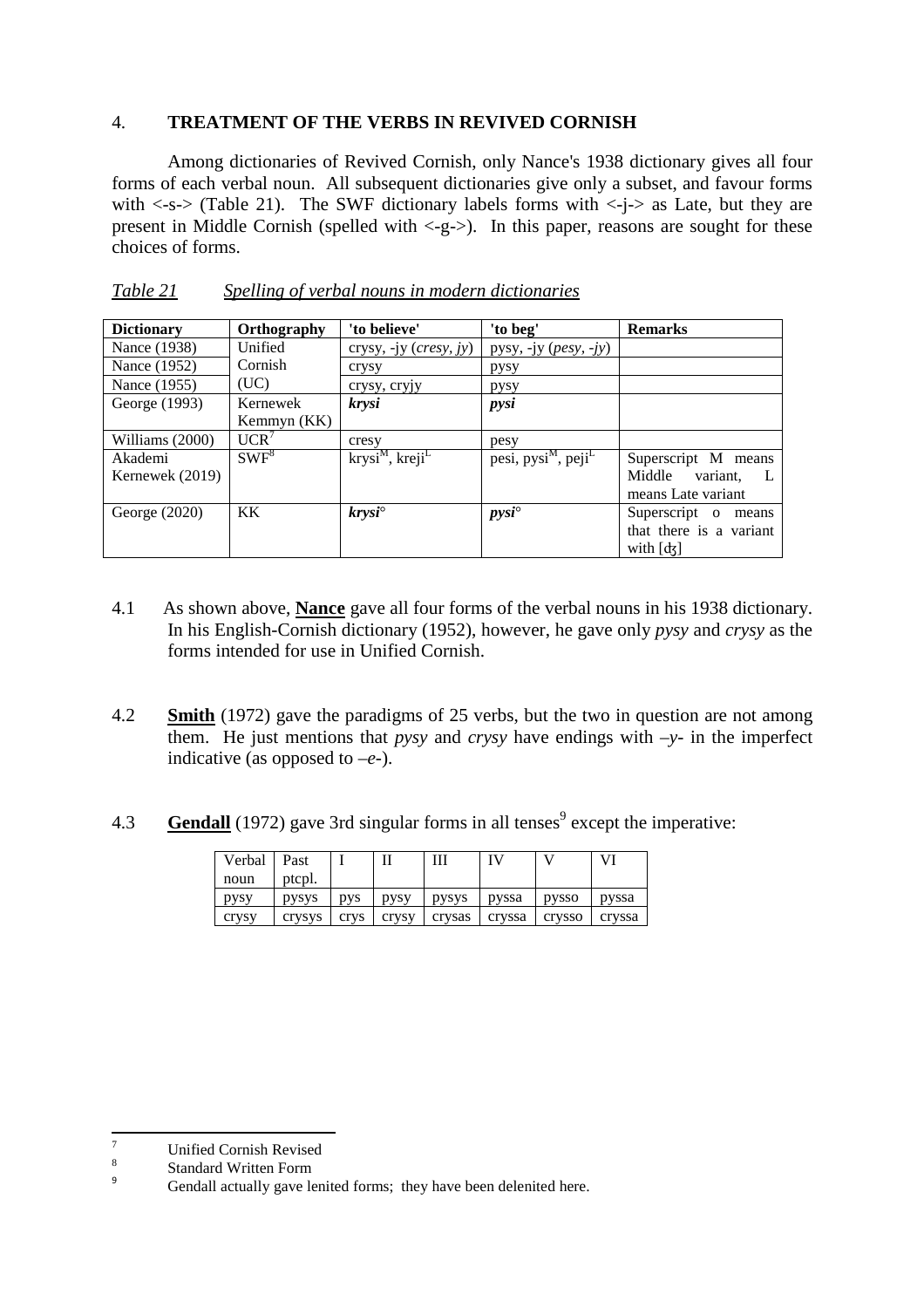Except for *crysas*, which appears to be a mistake, this is consistent with an analogically levelled paradigm based on *pysy* and *crysy*. Gendall then devised a system of revived Cornish based on Late Cornish and began to promulgate it, in competition with that based on Middle Cornish. For his lexicon, he used data from CW and all later texts<sup>10</sup>, and listed examples from the paradigms in a new dictionary (Gendall 1991). These included *bydgyaf*  (CW.1362), which he thought was I S 1 of *pysi*; but it is much more likely to be from *pesya*  'to endure'.

- 4.4 **Williams** (1995) also broke away from Unified *pysy* and *crysy*. He listed attested forms in the paradigms, and indicated how he would spell them in his orthography, Unified Cornish Revised (UCR). In §19.22 he wrote (the numbering is added by the author):
	- 1. CREJY 'believe', PESY 'pray'.

 $\overline{a}$ 

- 2. Etymologically both verbs have *e* not *y* in the root.
- 3. *Pesaf* and *cresaf* are much commoner than forms with *y* and should be the regular forms.
- 4. I also prefer /ʤ/ before /ɪ/ in the verbal noun and the past participle of *crejy.*
- 5. I should recommend a pres.-fut.paradigm *pesaf, pesydh, peys, pesyn, pesough, pesons*, where *peys* = /peːz/ (cf. *peys* BM 296, 546, 667, 1436, 3135).

The following observations may be made to each of these points:

- 1. It is surprising to have different forms recommended for the two verbal nouns.
- 2. This is correct, but the effect of vowel affection needs to be taken into account.
- 3. Like Nance, Williams is here basing a decision on frequency alone, rather than investigating the phonological history.
- 4. How far should personal preference play a part in deciding how to spell?
- 5. This paradigm would apply only to the *pesy* form which Williams favours. George (2018) argued that the spelling *peys* in BM does not mean /peːz/, but [pɪːz], i.e. <ey> was a digraph used by Rad Ton to emphasize quantity rather than quality.

Williams (2006: 20) listed some of the four attested forms of the verbal noun *pesy, pysy, pygy, pegy* (along with several other words) and concluded:

It seems to me quite clear from the above examples that Middle Cornish scribes had a vigorous scribal tradition. Middle Cornish scribes from the period of PA to TH wrote according to a set of conventions which they had learnt when they began to write.

It seems to me that the four different forms of the verbal noun show the exact opposite; that the scribes wrote as they spoke, and paid scant regard to the spelling of their exemplars, changing it without compunction, as argued by Bock and Bruch (2012). Williams (2006: 34) listed attested forms from the paradigms of the two verbs, but linked them to his postulated prosodic shift, a set of sound-changes which allegedly took place in the twelfth century. There is no need to resort to a prosodic shift to explain the existence of four partly different paradigms for these verbs; it can all be explained by canonical received wisdom on the phonological history.

<sup>10</sup> The extant lexicon of traditional Cornish is insufficient to meet the needs of the revived language. On ideological grounds, Gendall rejected words from texts earlier than CW (though paradoxically, CW contains words from much earlier times); he disliked neologisms for modern concepts, and made up the shortfall with words from the Cornish dialect of English. Even though the traditional lexicon needs augmentation, this is not the case with grammar and syntax. Taken as a whole, there is a superfluity of grammar in traditional Cornish. Nance's Unified Cornish is based primarily on that of the Ordinalia; to make a workable revived language he had no need of any later developments, and tended to disparage them as corruptions.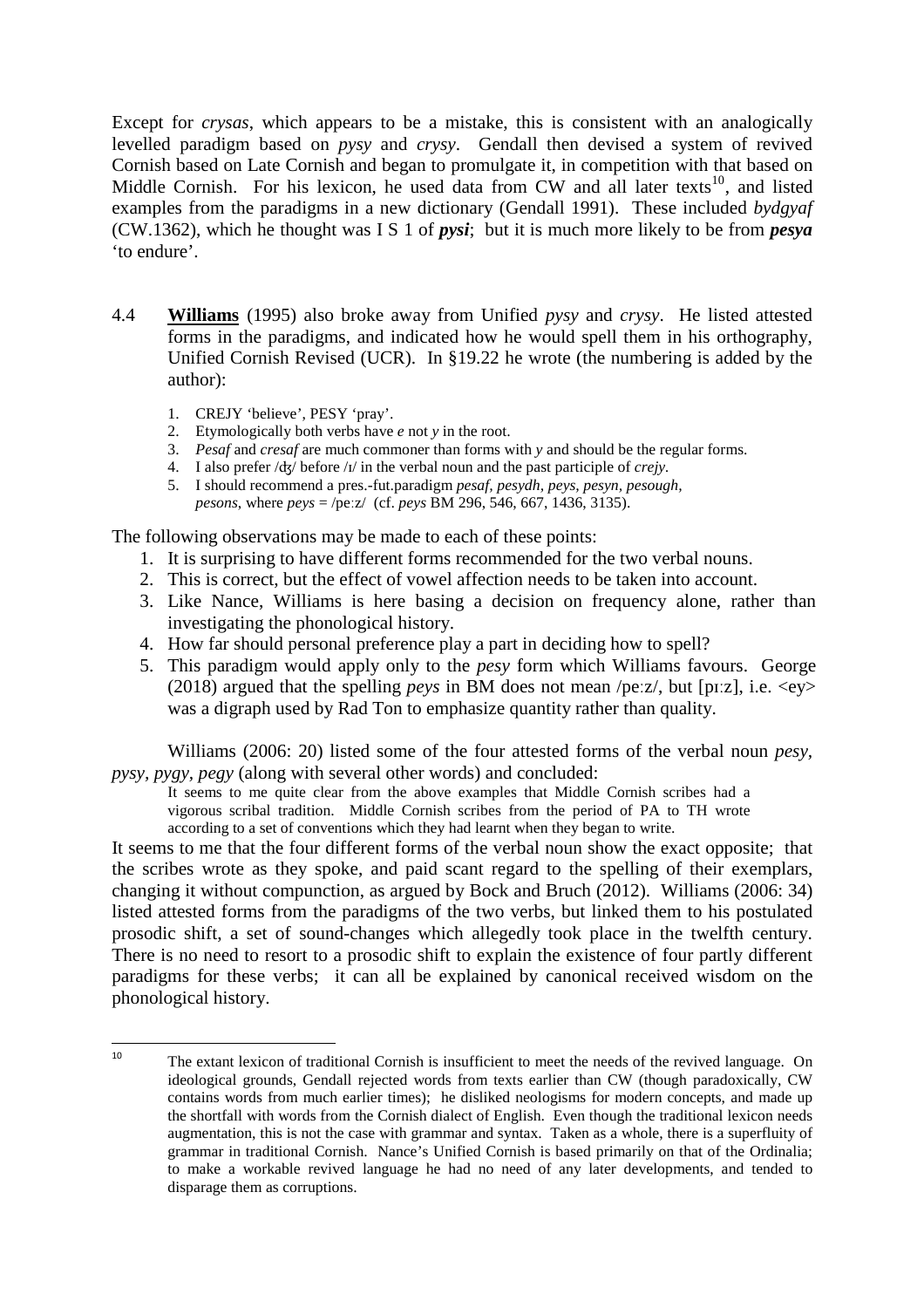- 4.5 **Brown** (2001) has a section on verbs with vowel affection (§§189-193), but it does not include the verbs in question; instead, it discusses verbs with:
	- a stem in  $\langle -a \rangle$  affected to  $\langle -e \rangle$  e.g. *tava* 'to touch'
	- a stem in  $\langle -o \rangle$  affected to  $\langle -e \rangle$  e.g. *igeri* 'to open'

The only mention of *krysi* and *pysi* is in §180(4b), to the effect that they have the 3rd sg. preterite in <–is>. Their absence from these works suggests that their paradigm was considered to be regular, with an invariant stem. This is confirmed in *Cornish verbs* (2010), where  $k$ rysi has  $k$ rys<sup>-11</sup> throughout, and *pysi* has *pys*- everywhere (Table 22).

| <b>Cornish Verbs</b>     |                |                          | $_{\rm II}$            | Ш                            | IV                         | V                               | VI                       | <b>VII</b>               |
|--------------------------|----------------|--------------------------|------------------------|------------------------------|----------------------------|---------------------------------|--------------------------|--------------------------|
|                          | S <sub>1</sub> | pysav<br>krysav          | pysyn<br>krysyn        | pysis<br><i>krysis</i>       | pyssen<br><i>kryssen</i>   | pyssiv<br><i>kryssiv</i>        | pyssen<br>kryssen        |                          |
| Verbal noun<br>pysi      | S <sub>2</sub> | pysydh<br><i>krysydh</i> | pysys<br><i>krysys</i> | pryssys<br><i>kryssys</i>    | pysses<br><i>krysses</i>   | pyssi<br><i>kryssi</i>          | pysses<br><i>krysses</i> | pys<br><i>krys</i>       |
| krysi                    | S <sub>3</sub> | pys<br>krys              | pysi<br>krysi          | pysis<br>krysis              | pyssa<br><b>kryssa</b>     | pysso<br><i>krysso</i>          | pyssa<br><b>kryssa</b>   | pyses<br><i>kryses</i>   |
|                          | P <sub>1</sub> | pysyn<br><i>krysyn</i>   | pysyn<br>krysyn        | pyssyn<br>kryssyn            | pyssen<br><i>kryssen</i>   | pyssyn<br>kryssyn               | pyssen<br><i>kryssen</i> | pysyn<br>krysyn          |
| Past participle<br>pysys | P <sub>2</sub> | pysowgh<br>krysowgh      | pysewgh<br>krysewgh    | pyssowgh<br><i>kryssowgh</i> | pyssewgh<br>kryssewgh      | pyssowgh<br>kryssowgh           | pyssewgh<br>kryssewgh    | pysewgh<br>krysewgh      |
| <b>krysys</b>            | $P_3$          | pysons<br><i>krysons</i> | pysens<br>krysens      | pyssons<br><i>kryssons</i>   | pyssens<br><i>kryssens</i> | pyssons<br><b>kryssons</b>      | pyssens<br>kryssens      | pysens<br><i>krysens</i> |
|                          |                | pysir<br><i>krysir</i>   | pysys<br><b>krysys</b> | pysis<br><i>krysis</i>       | pyssys<br><b>kryssys</b>   | <i>pysser</i><br><b>krysser</b> | pyssys<br><b>kryssys</b> |                          |

*Table 22 Paradigms of pysi and krysi, according to Cornish verbs (2010)* 

These paradigms comprise analogically levelled forms based on the roots *pys-* and *krys-*. They evidently represent a continuation of Nance's choice in Unified Cornish. On comparing them with the attested forms, they appear as an over-simplification; in particular, in the parts of the paradigm highlighted in blue, *pys-* and *krys-* have been substituted for theoretical *pes*and *kres-*. This may be justified by noting that a similar substitution took place in PC and RD. The impersonal forms need attention, however; the published paradigm incorrectly shows assibilation (highlighted in red), which would not have occurred before a consonant followed by /r/. The forms **highlighted in orange** are extensions; i.e. they are not found in the texts.

4.6 The **SWF on-line dictionary** gives three of the four forms for 'to beg': *pesi, peji<sup>L</sup>* , pysi<sup>*M*</sup>, but only two for 'to believe': *krysi<sup>M</sup>*, *kreji<sup>L</sup>*. SWF (Standard Written Form) was designed as a political orthography to cater for all speakers of revived Cornish, including the 4% (Davies-Deacon 2017) who use a Late Cornish base.

Because there are significant differences between Middle and Late Cornish, two forms of some words are given in the dictionary to reflect this. Here *pysi* and *krysi* are "Middle variants", while *peji* and *kreji* are "Late variants"; unlabelled *pesi* is intended for use by all speakers. One wonders why *kresi* is not included. The use of the labels M and L has been criticized as perpetuating division between groups of speakers (Kennedy 2020).

l

<sup>&</sup>lt;sup>11</sup> It even has *krysser*, wrongly, for the impersonal present subjunctive 'one might believe': the attested form (BK38.27) is *crytter*; because the second vowel is followed by a liquid consonant assibilation was blocked.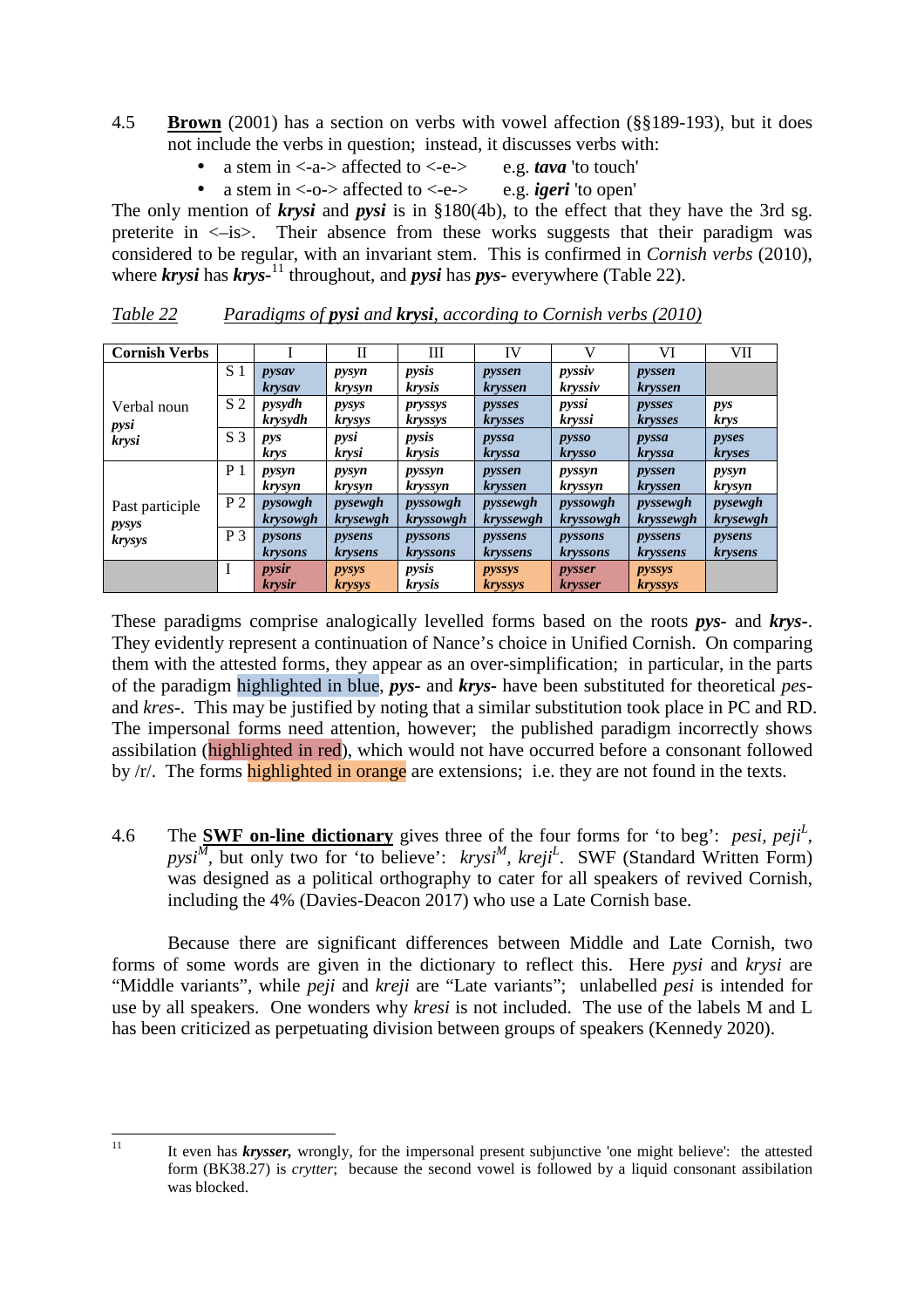#### 4.7 **Resolution**

 How should one now proceed? Which (if any) of the four theoretical paradigms should be included in the core? The best one is arguably *pesy/cresy,* which is shown in Table 23, re-spelled in a modern guise including <z> for [z].

| pezi/krezi               |                |                          | H                   | Ш                     | <b>IV</b>             |                       | VI                    | <b>VII</b>          |
|--------------------------|----------------|--------------------------|---------------------|-----------------------|-----------------------|-----------------------|-----------------------|---------------------|
|                          | S <sub>1</sub> | pezav<br>krezav          | pezyn<br>krezyn     | pezys<br>krezys       | pessen<br>kressen     | pessiv<br>kressiv     | pessen<br>kressen     |                     |
| Verbal noun<br>pezi      | S <sub>2</sub> | pezydh<br>krezydh        | pezys<br>krezys     | pessys<br>kressys     | pesses<br>kresses     | pessi<br>kressi       | pesses<br>kresses     | pyz<br>kryz         |
| krezi                    | S <sub>3</sub> | pyz<br>kryz              | pezi<br>krezi       | pezys<br>krezys       | pessa<br>kressa       | pesso<br>kresso       | pessa<br>kressa       | pezes<br>krezes     |
|                          | P <sub>1</sub> | pezyn<br>krezyn          | pezyn<br>krezyn     | pessyn<br>kressyn     | pessen<br>kressen     | pessyn<br>kressyn     | pessen<br>kressen     | pezyn<br>krezyn     |
| Past participle<br>pezys | P <sub>2</sub> | pezowgh<br>krezowgh      | pezewgh<br>krezewgh | pessowgh<br>kressowgh | pessewgh<br>kressewgh | pessowgh<br>kressowgh | pessewgh<br>kressewgh | pezewgh<br>krezewgh |
| krezys                   | P <sub>3</sub> | <i>pezons</i><br>krezons | pezens<br>krezens   | pessons<br>kressons   | pessens<br>kressens   | pessons<br>kressons   | pessens<br>kressens   | pezens<br>krezens   |
|                          | I              | pedir<br>kredir          |                     | pessys<br>kressys     |                       | petter<br>kretter     |                       |                     |

*Table 23 Paradigm based on MidC pesy/cresy, re-spelled* 

These paradigms have the following attributes:

- (a) they have the most attested forms;
- (b) they are the easiest to learn, having <e> as the stressed vowel everywhere except for the M-forms (I S 3 and VII S 2);
- (c) they correspond to the paradigms in use in PA and BMa;
- (d) the  $\ll$  in the verbal nouns *pezi* and *krezi*, although representing a lowering of / $I$ /, also coincidentally corresponds to the vowel in Primitive Cornish /pɛdiμ/ and /krɛdiμ/, and to the cognates in Welsh and Breton.

#### 5. **REFERENCES**

AKADEMI KERNEWEK (2019) *Cornish dictionary.* https://www.cornishdictionary.org.uk/

- BOCK, A. and BRUCH, B.F. (2012) New perspectives on vocalic alternation in Cornish. Keltische Forschungen **5**, 55-98.
- BROWN, W. (2001) *A grammar of modern Cornish.* Cornish Language Board, Saltash.

CORNISH LANGUAGE BOARD (2010). *Cornish verbs*, 3rd edn.

- DAVIES-DEACON, M. (2017) "'Official' Cornish orthography in the post-SWF era". Paper presented at *Tionól 2018*, Institute for Advanced Studies, Dublin.
- FROST, D.H. (2007) "Glasney's parish clergy and the Tregear manuscript". *Cornish Studies (Second series),* **15**, 27-89.

GENDALL, R.R.M. (1972). *Kernewek bew.* Cornish Language Board.

GENDALL, R.R.M. (1991) *A student's dictionary of modern Cornish.* Cornish Language Council.

GEORGE, K.J. (1993) *Gerlyver Kernewek Kemmyn*, 1st edn. Cornish Language Board.